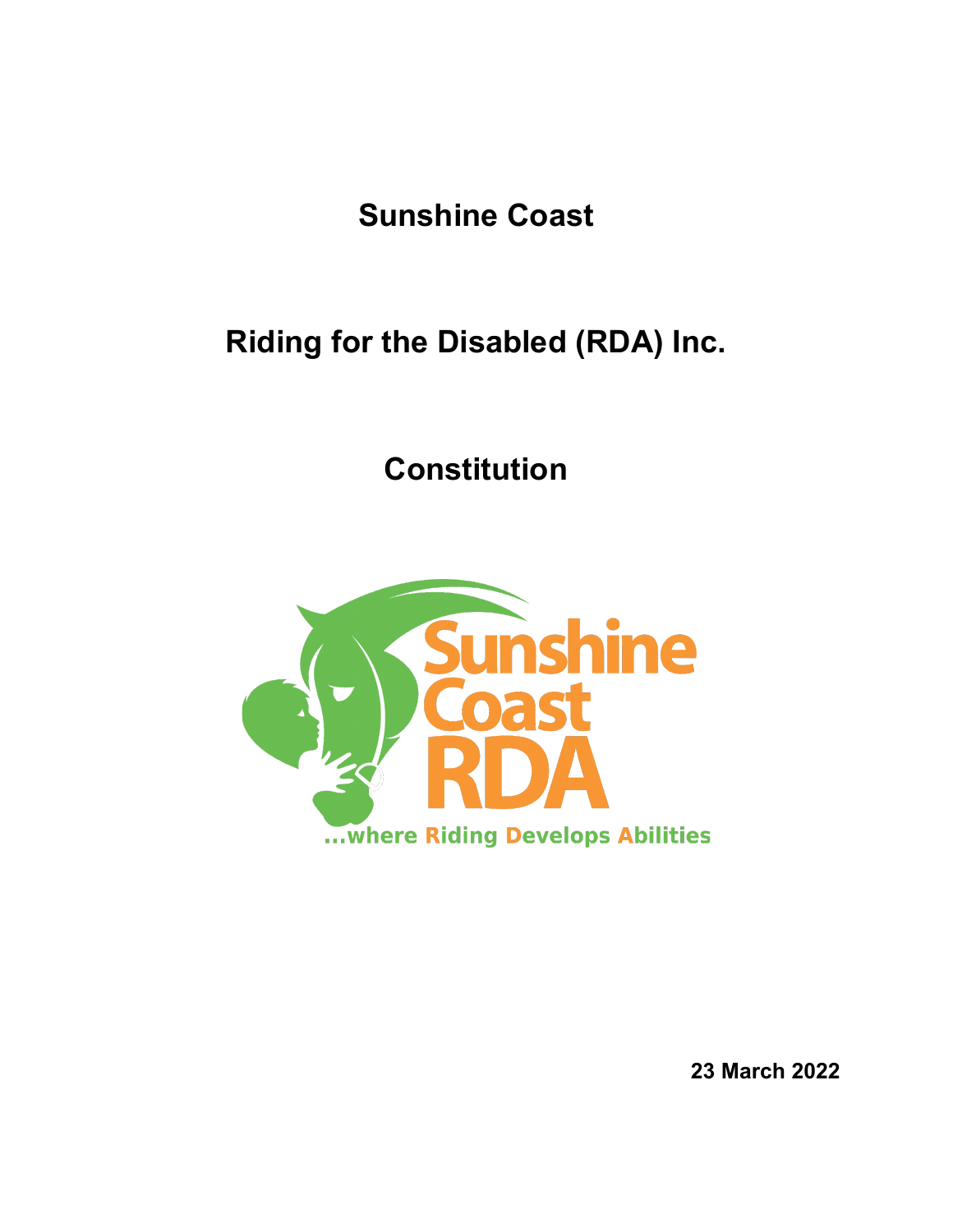# **Sunshine Coast Riding for the Disabled (RDA) Inc.**

### **1. Interpretation**

#### **This is the Constitution of the Sunshine Coast Riding for the Disabled (RDA) Inc.**

(1) In these rules the following expressions have the meaning set out below:

(a) **'Act**" means the Incorporated Associations Act 1981 Queensland or any legislation regulating the activities of the Association.

#### (b*)* **Present**:

(i) at a management committee meeting, has the meaning set out in rule 22(6); or

(ii) at a general meeting, see rule 33(2);

(c) **Riding** includes both horse riding and the use of horse or pony drawn vehicles, and a reference to horses and ponies in this Constitution shall include any other suitable animal;

(d) **Disability** means a measurable long term / permanent functional limitation or loss affecting an individual resulting from an impairment (intellectual, physical, developmental or psychological).

(e) **Impairment** means anatomical loss or loss of bodily or mental function

(2) A reference to any gender includes all other genders.

(3) A word or expression that is not defined in these rules, but is defined in the Act has, if the context permits, the meaning given by the Act.

# **2. Naming**

The name of the incorporated association shall be *Sunshine Coast Riding for the Disabled*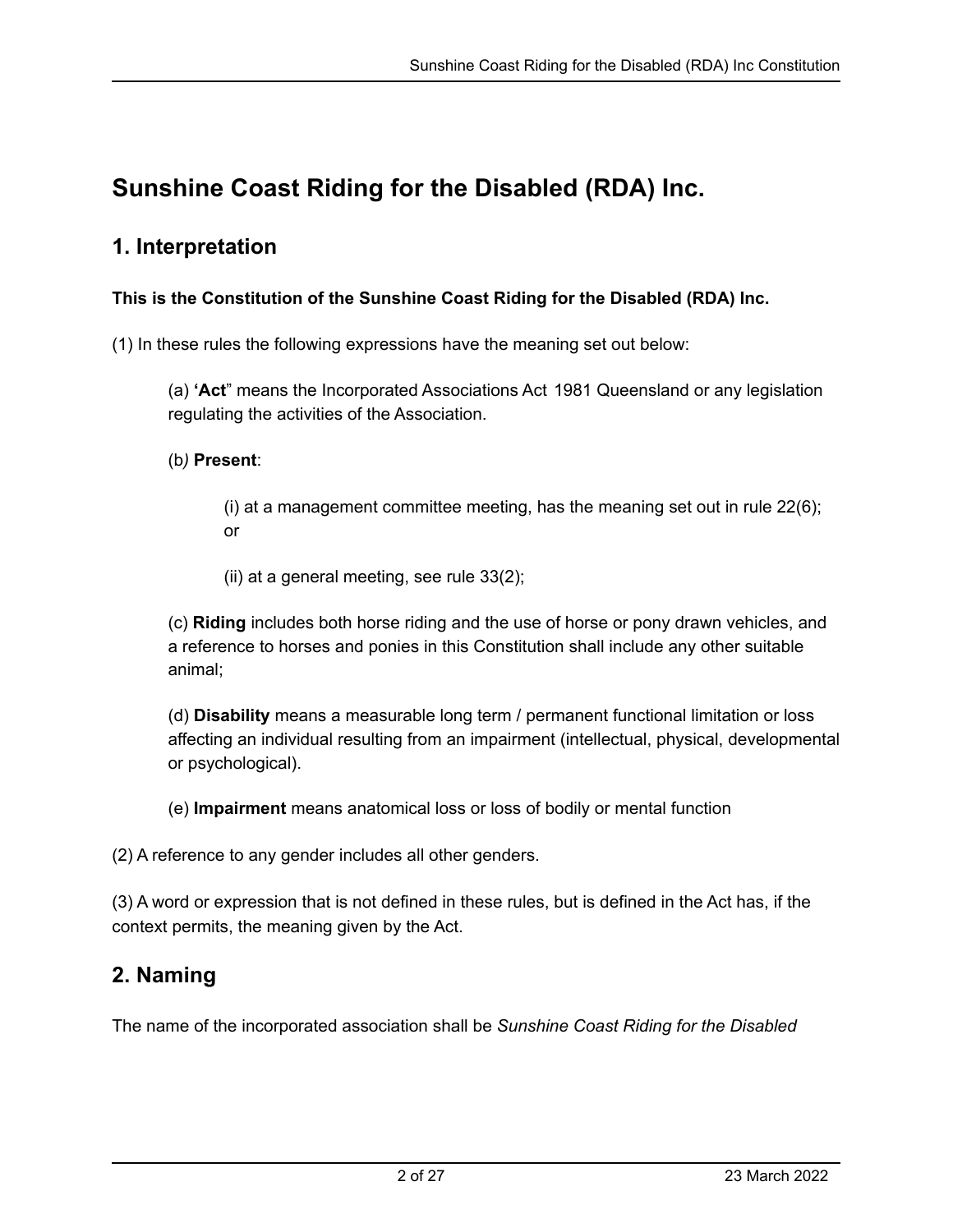*(RDA) Inc*. hereinafter referred to as the "Association".

### **3. Objects**

The objects for which the Association is established are: -

(1) To promote the well-being of people who suffer with a long term intellectual, physical, developmental or psychological disability or impairment by means of therapeutic and sporting equine activities and educational and training programs:

(2) To promote the activities of the Association and to engage, support and collaborate with bodies with similar or consistent objects throughout Australia

(3) To raise funds for the advancement of the Association by all available and legal means and to seek to influence governments and government instrumentalities to support and finance the activities of the Association:

(4) To establish liaison with government and all other bodies having an interest in the treatment and well-being of disabled persons; and

(5) To do such things as are incidental or conducive to the attainment of the above objects or any of them.

### **4. Powers**

The Association has the powers and capacity set out in the Act.

### **5. Membership and Classes of Member**

(1) All members agree to abide by this Constitution and the rules made pursuant to it.

(2) The Membership of the Association shall consist of the following classes of members:-

#### (a) **Ordinary Members**

Subject to this Constitution, any person who is not less than 18 years of age, interested in riding for the disabled and furthering the objects of the Association shall be eligible to become an ordinary member of the Association upon payment of the annual subscription for the current financial year. Each ordinary member is entitled to vote.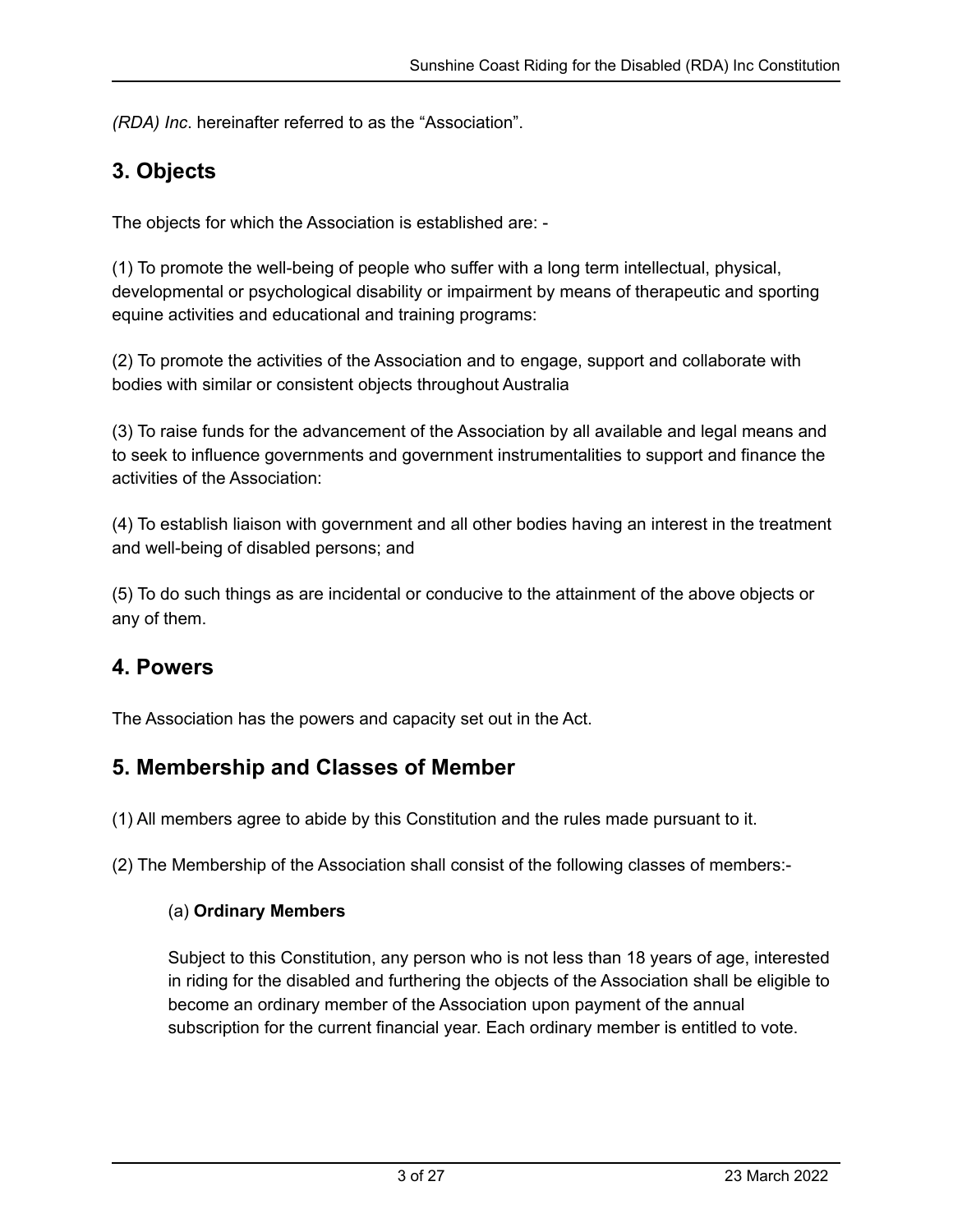However, if a member is prohibited from voting in a federal parliamentary election by virtue of incapacity, their membership vote may be exercised by one legal guardian.

#### (b) **Junior Members**

Subject to this Constitution, any person under the age of 18 years, interested in riding for the disabled and furthering the objects of the Association shall be eligible to become an ordinary member of the Association upon payment of the annual subscription for the current financial year. Junior members are not eligible to vote in their own right but their vote may be exercised by one parent or legal guardian

#### (c**) Honorary Life Members**

Any person deemed by the management committee to have given exceptional service to the Association, or whose experience would be of value to the Association in pursuance of its objects, may be elected by a resolution of the Management Committee as an Honorary Life Member. Any person who was a life member under any prior rules of the Association shall retain those benefits subject to these rules. Honorary Life members have the same voting rights as Ordinary Members.

(3) The number of members in all classes is unlimited.

### **6. New Membership**

(1) An application for membership must be:

- (a) in writing;
- (b) signed by the applicant or the applicant's parent or legal guardian;
- (c) in the form determined by the management committee; and

(d) be accompanied by such certificates or documents relevant to the activities of the Association as the management committee may determine.

### **7. Membership Fees**

(1) The membership fee for each class of membership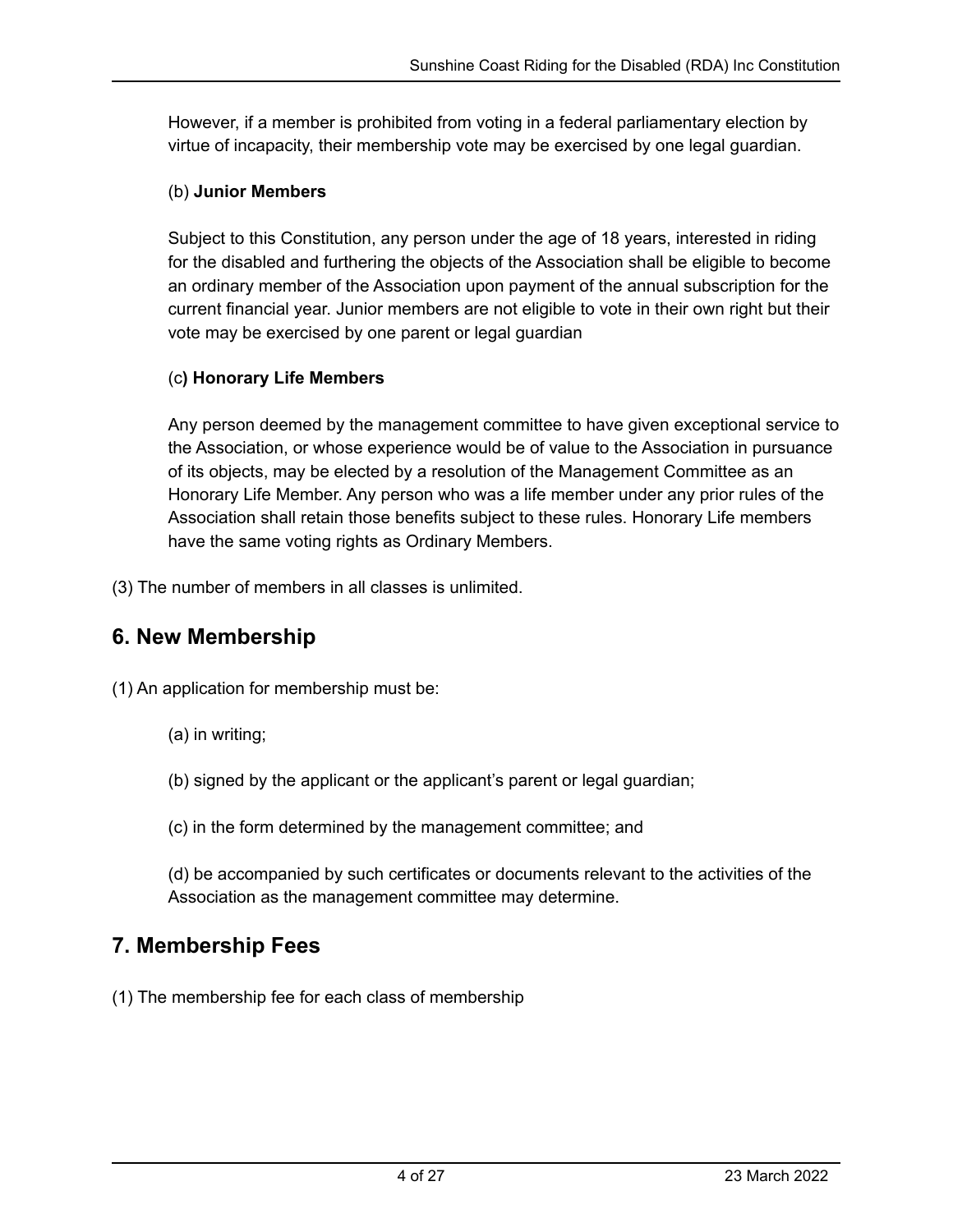- (a) is the amount decided by the members from time to time at a general meeting; and
- (b) is payable when, and in the way, the management committee decides.

### **8. Admission and Rejection of New Members**

(1) The management committee must consider each membership application at the next committee meeting held after it receives:

- (a) the application for membership; and
- (b) the appropriate membership fee for the application
- (c) such documentation as it considers necessary for approval of membership

(2) The management committee must ensure that, as soon as possible after the person applies to become a member of the association, and before the management committee considers the persons application, the person is advised:

- (a) whether or not the association has public liability insurance; and
- (b) if the association has public liability insurance the amount of the insurance.

(3) Each person who completes the requirements set out in rule 8(1) shall be treated as a provisional member until the next management committee meeting. Any provisional member shall be entitled to exercise all the rights and be subject to all the rules of membership except where the Secretary determines that restrictions will apply pending receipt of any relevant documentation or the committee meeting.

(4) The management committee must decide at the meeting whether to accept or reject the application of any applicant including a provisional member.

(5) If a majority of the members of the management committee present at the meeting vote to accept the applicant as a member, the applicant must be accepted as a member for the class of membership applied for.

(6) The secretary must**,** as soon as practicable after each management committee, advise any applicant or provisional members in writing of the decision of the management committee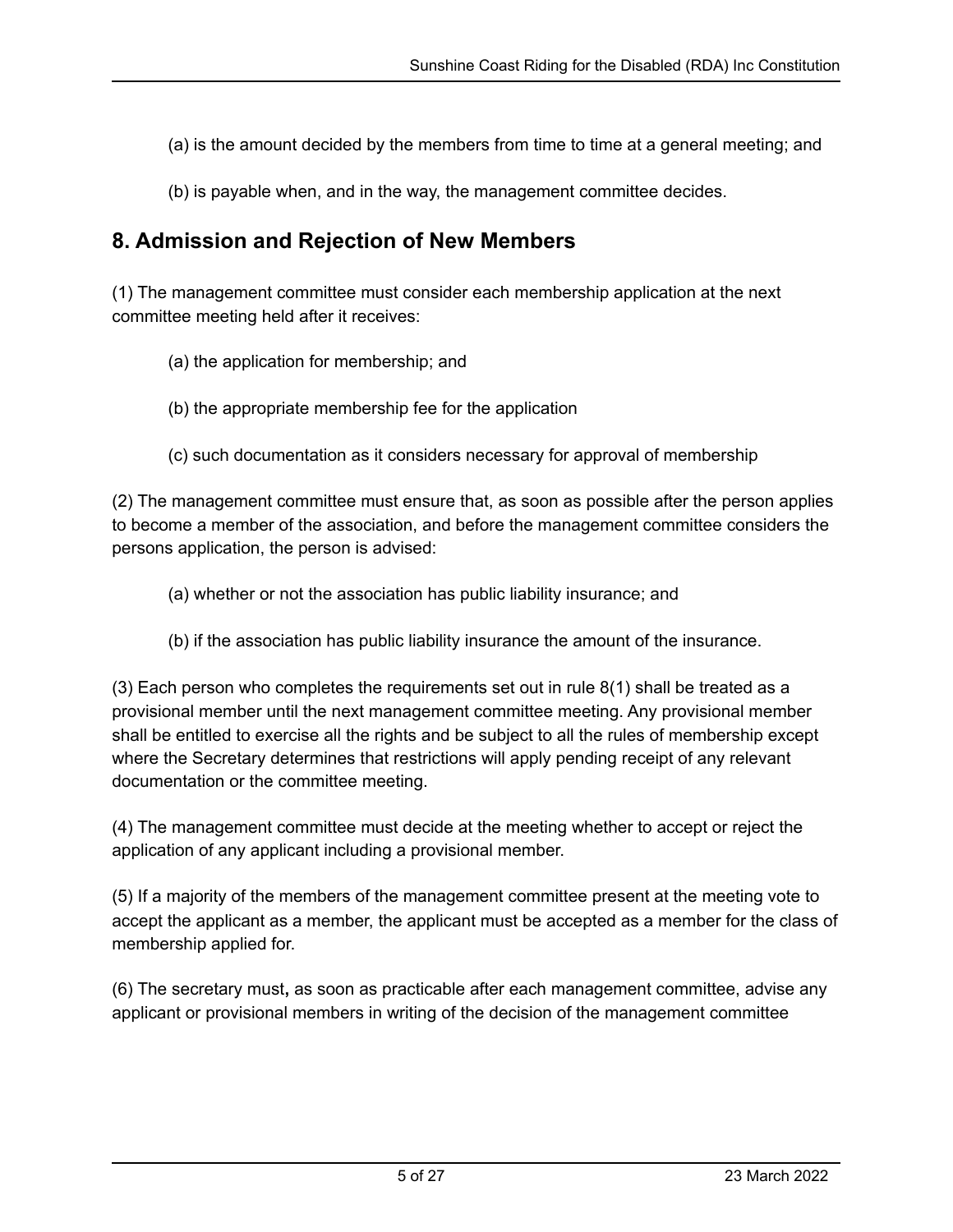regarding their application.

### **9. When Membership Ends**

(1) A member may resign from the Association by giving a written notice of resignation to the secretary.

(2) The resignation takes effect at:

- (a) the time the notice is received by the secretary; or
- (b) if a later time is stated in the notice: the later time.

(3) The management committee may terminate a members' membership if the member:

- (a) is convicted of an indictable offence; or
- (b) does not comply with any of the provisions of these rules; or
- (c) has membership fees in arrears for at least 2 months; or

(d) conducts himself or herself in a way considered to be injurious or prejudicial to the character or interests of the Association.

(4) Except where rule 9 (3) (c) applies, before the management committee terminates a member's membership, the committee must give the member a full and fair opportunity to show why the membership should not be terminated.

(5) If, after considering all representations made by the member, the management committee decides to terminate the membership, the secretary of the committee must give the member a written notice of the decision.

# **10. Appeal Against Rejection or Termination of Membership**

(1) A person whose application for membership has been rejected, or whose membership has been terminated, may give the secretary written notice of the person's intention to appeal against the decision.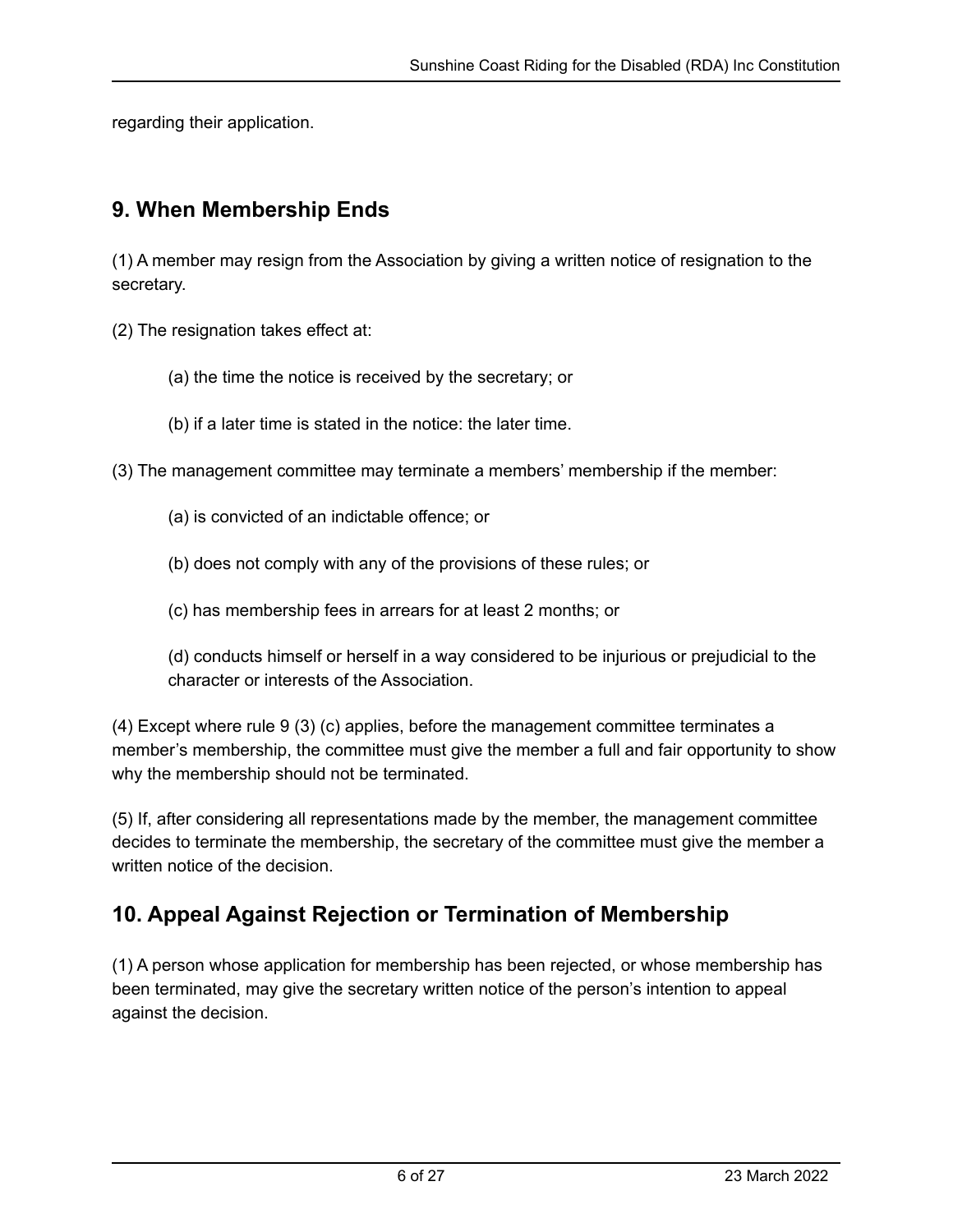(2) A notice of intention to appeal must be given to the secretary within 1 month after the person receives written notice of the decision.

(3) If the secretary receives a notice of intention to appeal, the secretary must, within 1 month after receiving the notice, call a general meeting to decide the appeal.

## **11. General Meeting to Decide Appeal**

(1) The general meeting to decide an appeal must be held within 3 months after the secretary receives the notice of intention to appeal.

(2) At the meeting, the applicant must be given a full and fair opportunity to show why the application should not be rejected or the membership should not be terminated.

(3) Also, the management committee and the members of the committee who rejected the application or terminated the membership must be given a full and fair opportunity to show why the application should be rejected or the membership should be terminated.

(4) An appeal must be decided by a majority vote of the members present and eligible to vote at the meeting.

(5) If a person whose application for membership has been rejected does not appeal against the decision within 1 month after receiving written notice of the decision, or the person appeals but the appeal is unsuccessful, the secretary must, as soon as practicable refund the membership fee paid by the person.

# **12. Register of Members**

(1) The management committee must keep a register of members of the Association.

(2) The register must include the following particulars for each member:

(a) the full name of the member;

(b) the postal or residential address of the member and an electronic mail address nominated by the member;

(c) the date of admission as a member;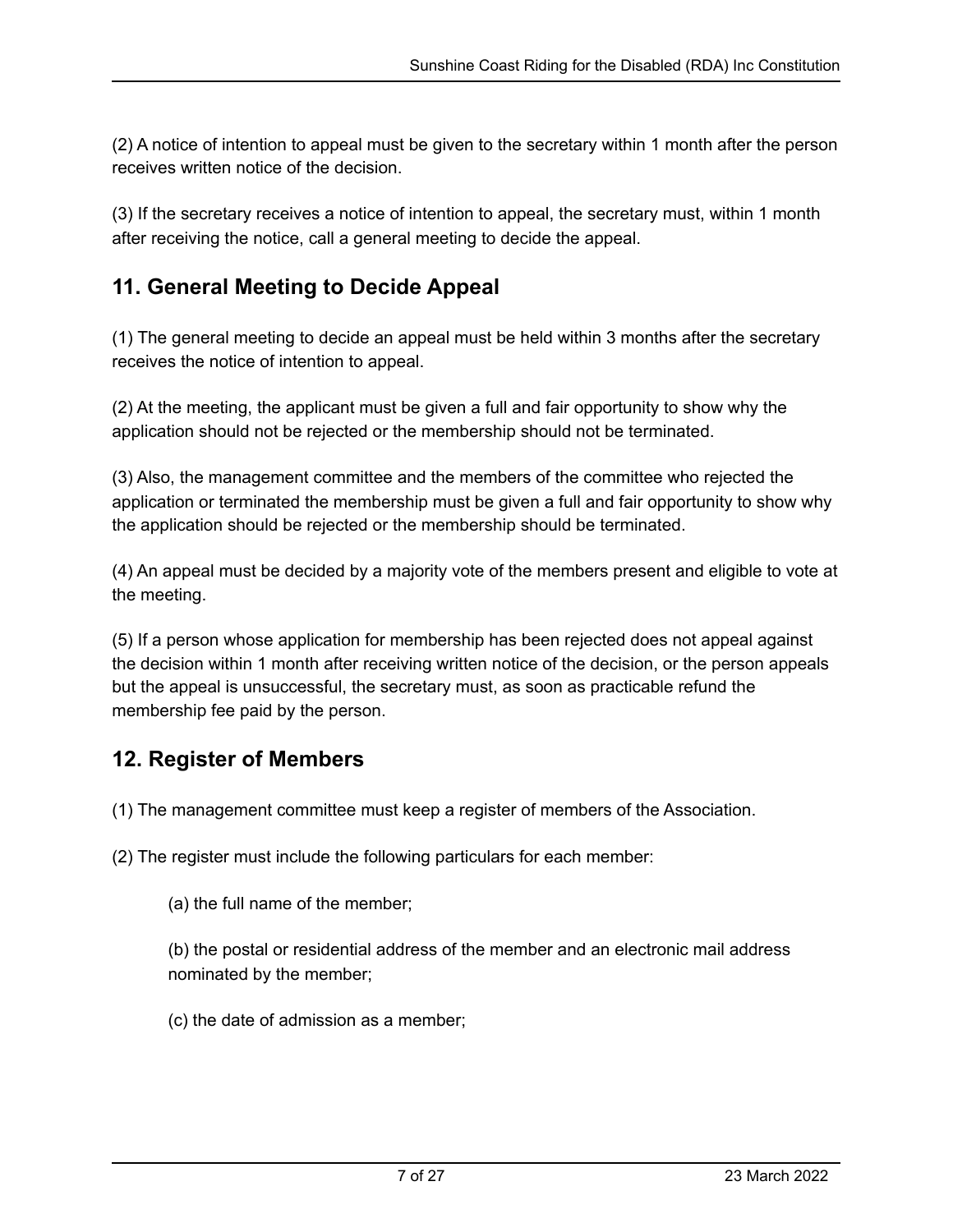(d) the date of death or time of resignation of the member; or non-renewal of membership

(e) details about the termination or reinstatement of membership;

(f) any other particulars the management committee or the members at a general meeting decide.

(3) The register must be open for inspection by members of the Association at all reasonable times.

(4) A member must contact the secretary to arrange an inspection of the register.

(5) However, the management committee may, on the application of a member of the association, withhold information about the member (other than the members full name) from the register available for inspection if the management committee has reasonable grounds for believing the disclosure of the information would put the member at risk of harm or if disclosure is contrary to any privacy law obligation.

## **13. Prohibition on Use of Information on Register of Members**

(1) A member of the Association must not:

(a) use information obtained from the register of members of the Association to contact, or send material to, another member of the association for the purpose of advertising for political, religious, charitable or commercial purposes; or

(b) disclose information obtained from the register to someone else, knowing that the information is likely to be used to contact, or send material to, another member of the Association for the purpose of advertising for political, religious, charitable or commercial purposes.

(c) disclose or use information in any way that is in breach of any privacy law.

(2) Sub rule (a), (b) does not apply if the use or disclosure of the information is approved by the Association and consent has been given by the member.

### **14. Appointment or Election of Secretary**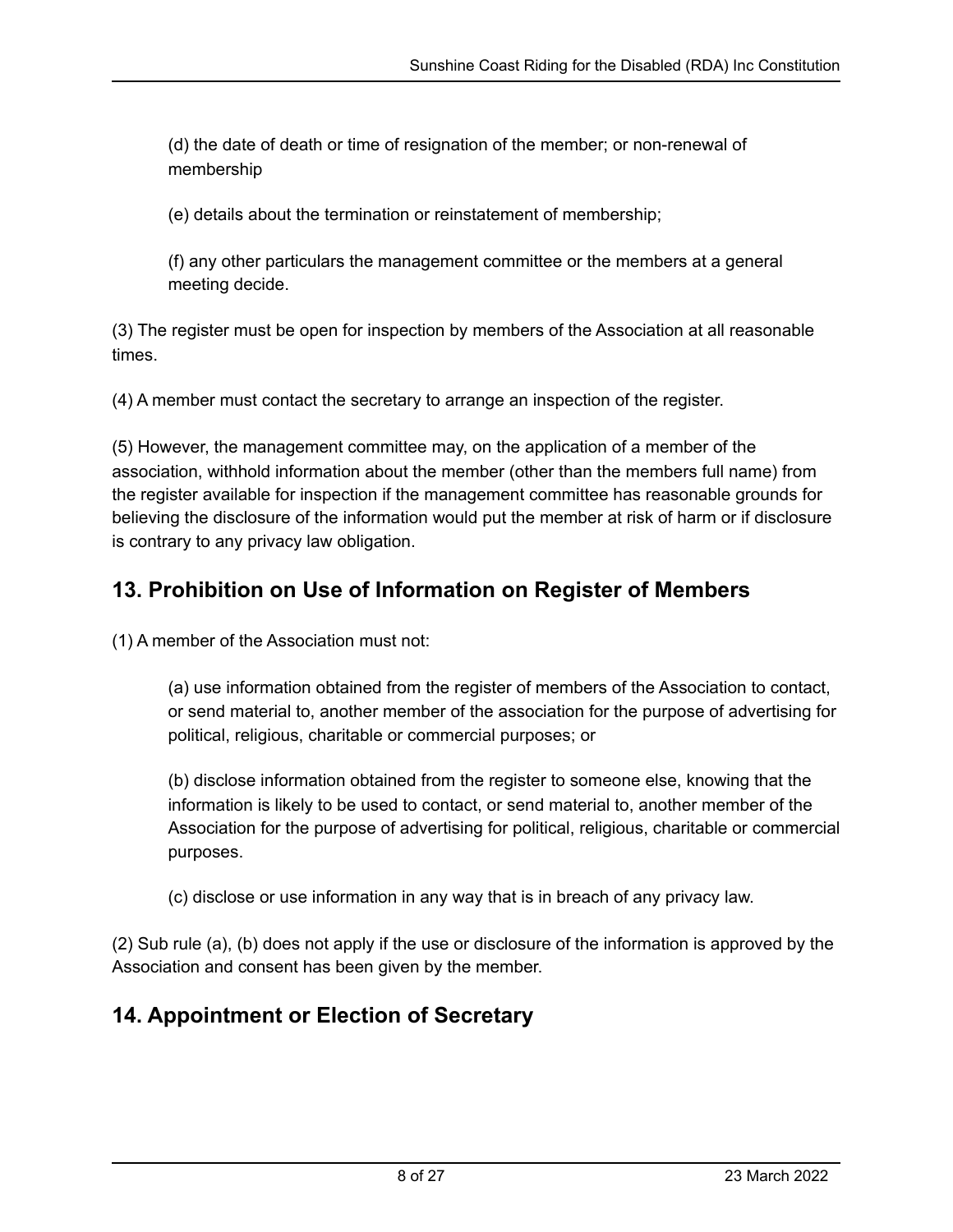(1) The secretary must be an individual residing in Queensland, or in another State but not more than 65km from the Queensland border, who is:

(a) a member of the Association elected by the association as secretary; or

(b) any of the following persons appointed by the management committee as secretary—

(i) a member of the Association's management committee;

(ii) another member of the Association; or

(iii) another person having relevant skills appointed by the management committee to fill a casual vacancy.

(3) If a vacancy happens in the office of secretary, the members of the management committee must ensure a secretary is appointed or elected for the Association within 1 month after the vacancy happens.

(4) If the management committee appoints a person mentioned in sub rule  $(1)(b)(ii)$  as secretary, other than to fill a casual vacancy on the management committee, the person does not become a member of the management committee.

 $(5)$  However, if the management committee appoints a person mentioned in sub rule  $(1)(b)(ii)$  as secretary to fill a casual vacancy on the management committee, the person becomes a member of the management committee.

(6) If the management committee appoints a person mentioned in sub rule  $(1)(b)(iii)$  as secretary, the person does not become a member of the management committee.

# **15. Removal of Secretary**

(1) The management committee of the Association may at any time remove a person appointed by the committee as the secretary.

(2) If the management committee removes a secretary who is a person mentioned in rule 14(1)(b)(i), the person remains a member of the management committee.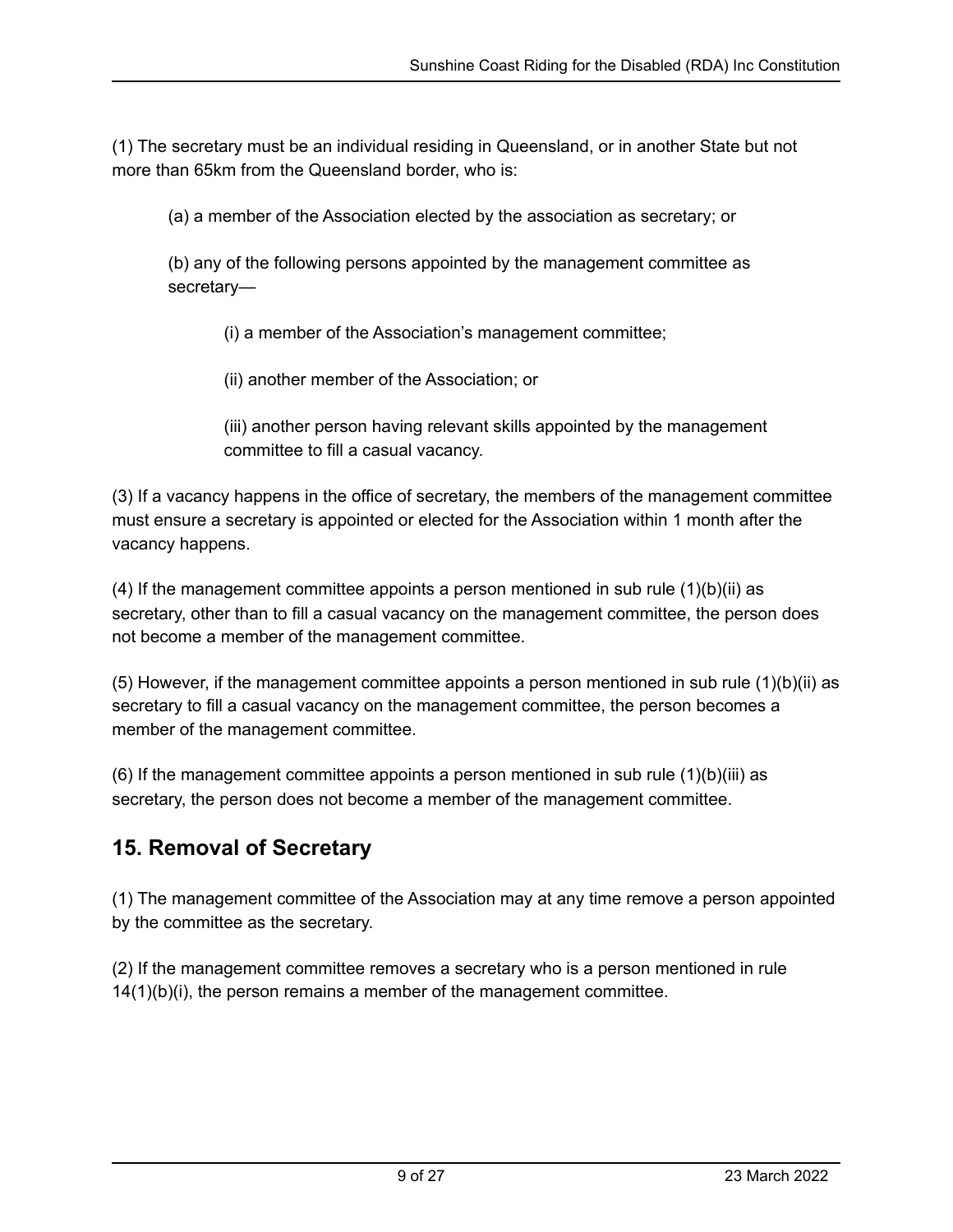(3) If the management committee removes a secretary who is a person mentioned in rule 14(1)(b)(ii) and who has been appointed to a casual vacancy on the management committee under rule 14(5), the person remains a member of the management committee.

### **16. Functions of Secretary**

The secretary's functions include, but are not limited to:

(1) calling meetings of the Association, including preparing notices of a meeting and of the business to be conducted at the meeting in consultation with the president of the Association; and

(2) keeping minutes of each meeting; and

(3) keeping copies of all correspondence and other documents relating to the Association; and

(4) maintaining the register of members of the Association.

### **17. Membership of Management Committee**

(1) The management committee must consist of a minimum of four, one of whom holds the office of president and another who holds the office of treasurer.

(2) All members of the management committee will be elected to a specific position or as members without specific responsibilities as decided upon by the management committee .Both the number and nature of the positions may vary from time to time and will be decided (and notice given) prior to the relevant election. The maximum number of members of the management committee shall be nine.

(3) All members of the management committee must be members of the Association.

(4) At each annual general meeting of the Association, the members of the management committee must retire from office, but shall be eligible upon nomination for re-election.

(5) A member of the Association may be appointed to a casual vacancy on the management committee under rule 20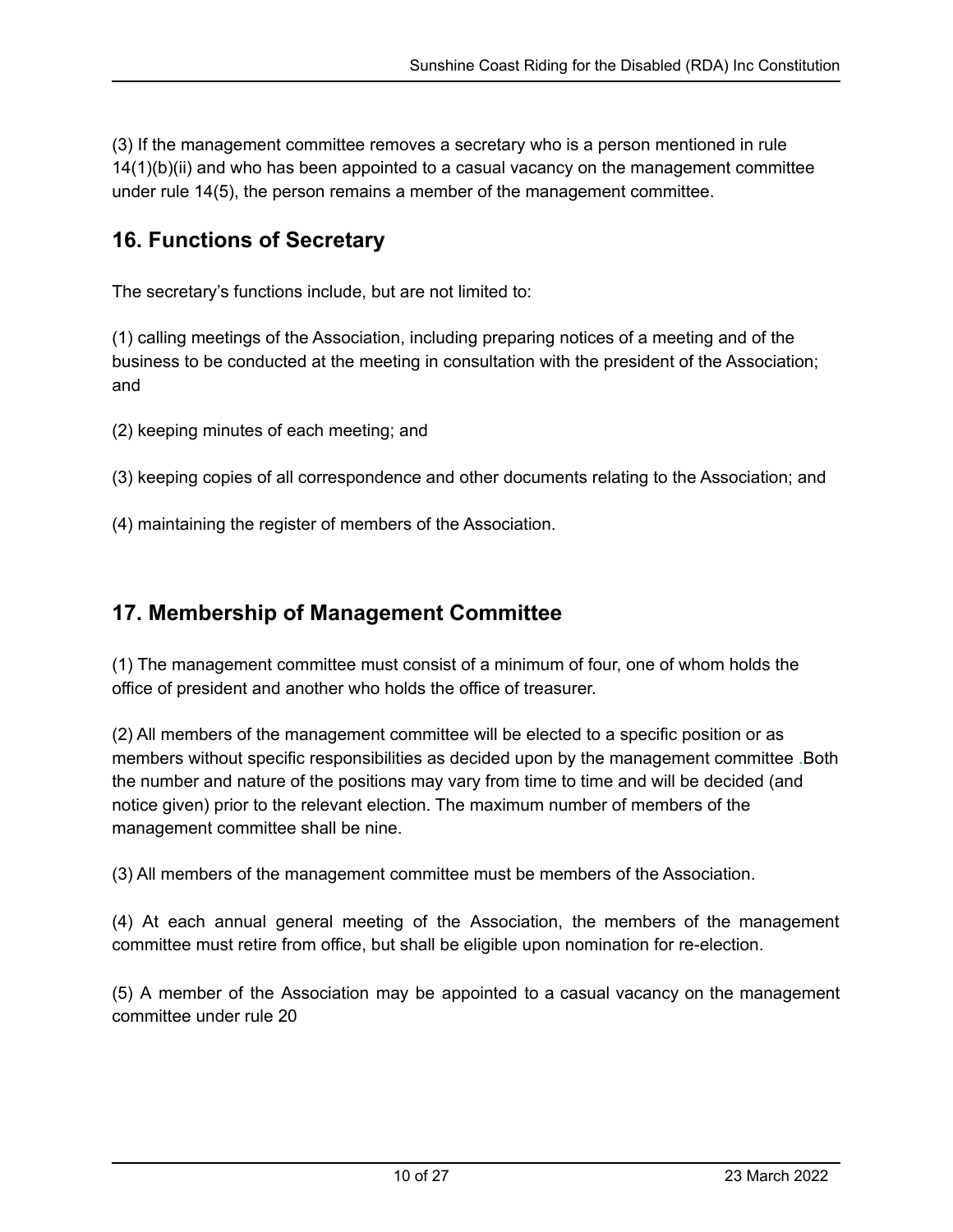(6) An employee of the Association can be a member of the management committee.

#### **18. Electing the Management Committee**

(1) The secretary shall forward an official nomination form by electronic mail or where electronic mail is not available by post to each financial member at least one calendar month before the date of the General Meeting.

(2) A member of the management committee may only be elected as follows:

(a) any 2 members of the association may nominate another member (the *candidate*) to serve as a member of the management committee;

(b) the nomination must be:

(i) submitted on the official nomination form in writing.

(ii) signed by the candidate and the members who nominated him or her; and

(iii) given to the secretary at least 14 days before the general meeting at which the election is to be held;

(c) The management committee may request that the nomination be accompanied by a short statement (not exceeding 300 words) in support of the nominees candidacy.

(d) each member of the Association present and eligible to vote at the general meeting may vote for 1 candidate for each vacant position on the management committee.

(e) Subject to rule 36, a member may vote by proxy.

(f) if, at the start of the meeting, there are not enough candidates nominated, nominations may be taken from the floor of the meeting.

(g) regardless of the number of valid nominations received for the management committee, whether less than or equal to or greater than the number of vacancies to be filled, no nominee will be elected or deemed to be elected unless voted for by a majority of members present in person or by proxy.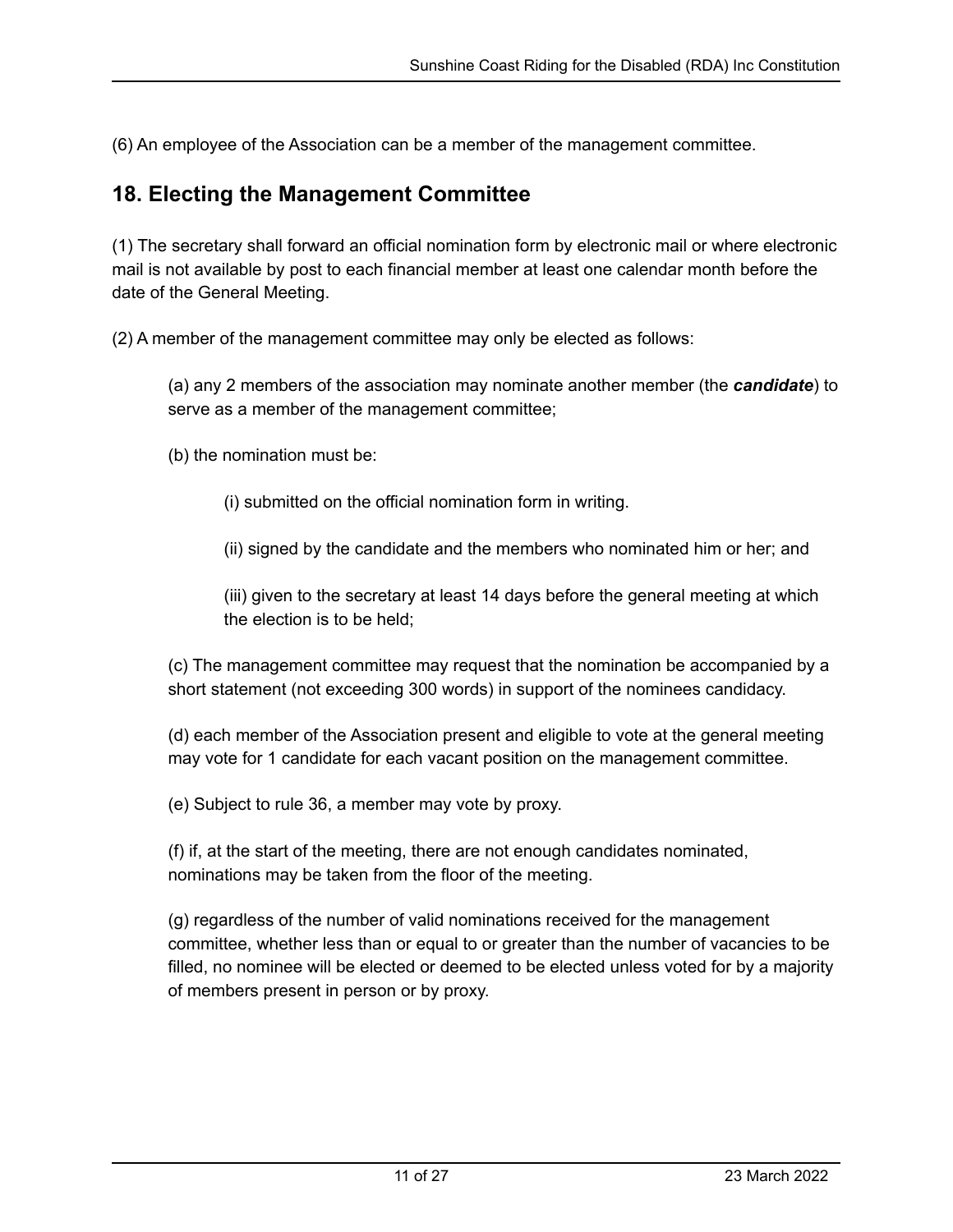(3) A person may be a candidate only if the person:

(a) is an adult; and

(b) is not ineligible to be elected as a member under section 61A of the Act; and

(c) is not excluded from membership of the management committee by section 100 of the Australian Charities and Not for Profit Commission Act, 2012

(d) is an ordinary member of the Association who is eligible to vote in their own right

(4) A list of the candidates' names in alphabetical order, with the names of the members who nominated each candidate, must be posted in a conspicuous place in the office or usual place of meeting of the Association for at least 7 days immediately preceding the annual general meeting. Any statement in support of his/her candidacy provided to the secretary by any nominee shall also be made available at this time.

(6) Procedure and Voting shall be as conducted in accordance with Rule 33 Procedure at a General Meeting and Rule 34 Voting at a General Meeting. If necessary the management committee may prepare a ballot paper in which case the names of the nominees must be listed in reverse alphabetical order.

(7) The management committee must ensure that, before a candidate is elected as a member of the management committee, the candidate is advised:

- (a) whether or not the association has public liability insurance; and
- (b) if the association has public liability insurance the amount of the insurance.

# **19. Resignation, Removal or Vacation of Office of Management Committee member**

(1) A member of the management committee may resign from the committee by giving written notice of resignation to the secretary.

(2) The resignation takes effect at:

(a) the time the notice is received by the secretary; or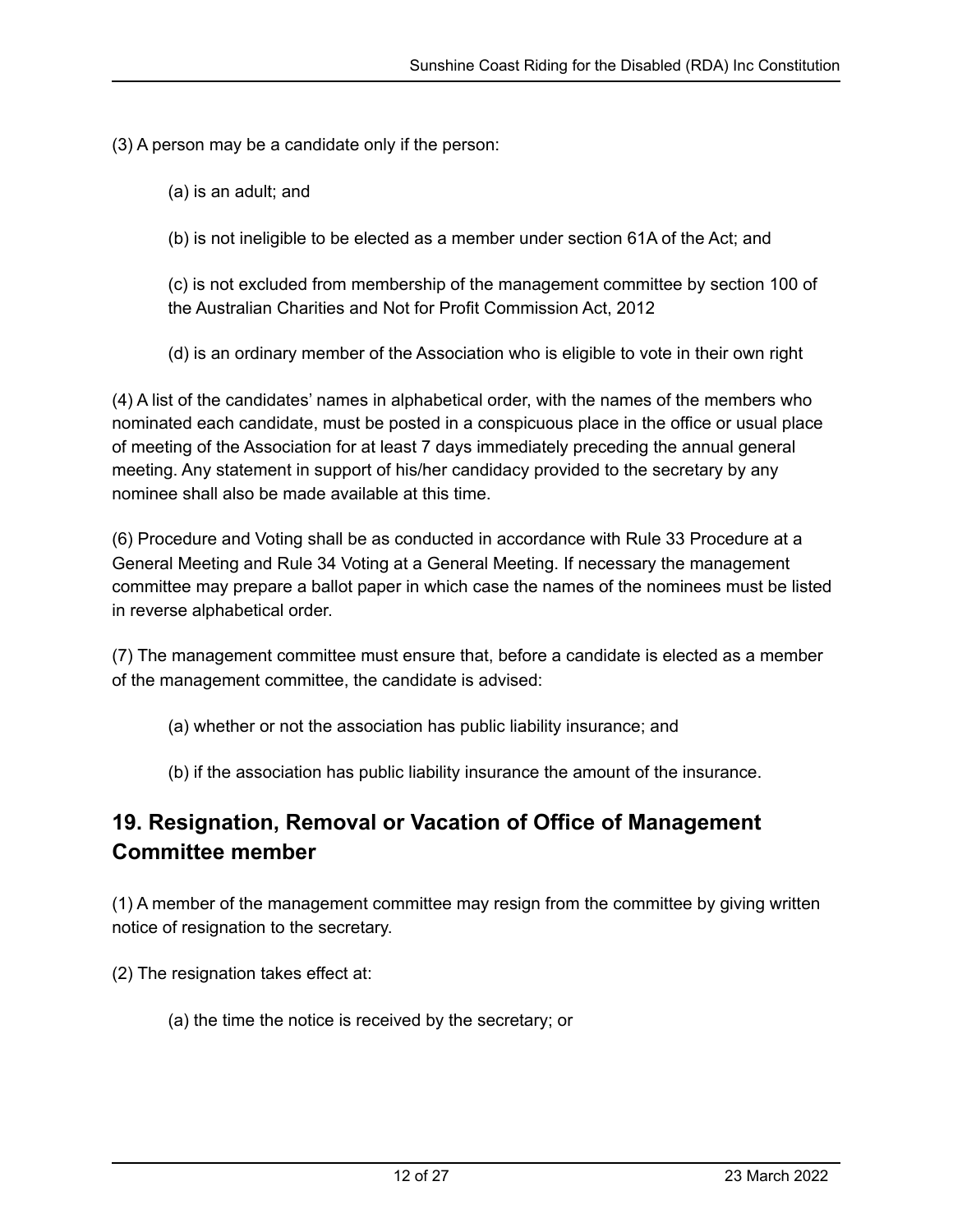(b) if a later time is stated in the notice: the later time.

(3) A member may be removed from office at a general meeting of the Association if a majority of the members present and eligible to vote at the meeting vote in favour of removing the member.

(4) Before a vote of members is taken about removing the member from office, the member must be given a full and fair opportunity to show cause why he or she should not be removed from office.

(5) A member has no right of appeal against the member's removal from office under this rule.

(6) A member immediately vacates the office of management committee member in the circumstances set out in section 64(2) of the Act.

### **20. Vacancies on Management Committee**

(1) If a casual vacancy happens on the management committee, the continuing members of the committee may appoint another member of the Association to fill the vacancy until the next annual general meeting.

(2) If a casual vacancy happens in the office of president and / or treasurer, the members of the management committee must ensure a president and / or treasurer is appointed or elected for the Association within 1 month after the vacancy happens.

(3) The continuing members of the management committee may act despite a casual vacancy on the management committee.

(4) However, if the number of committee members is less than the number fixed under rule 23 (1) as a quorum of the management committee, the continuing members may act only to:

(a) increase the number of management committee members to the number required for a quorum; or

(b) call a general meeting of the Association.

### **21. Functions of Management Committee**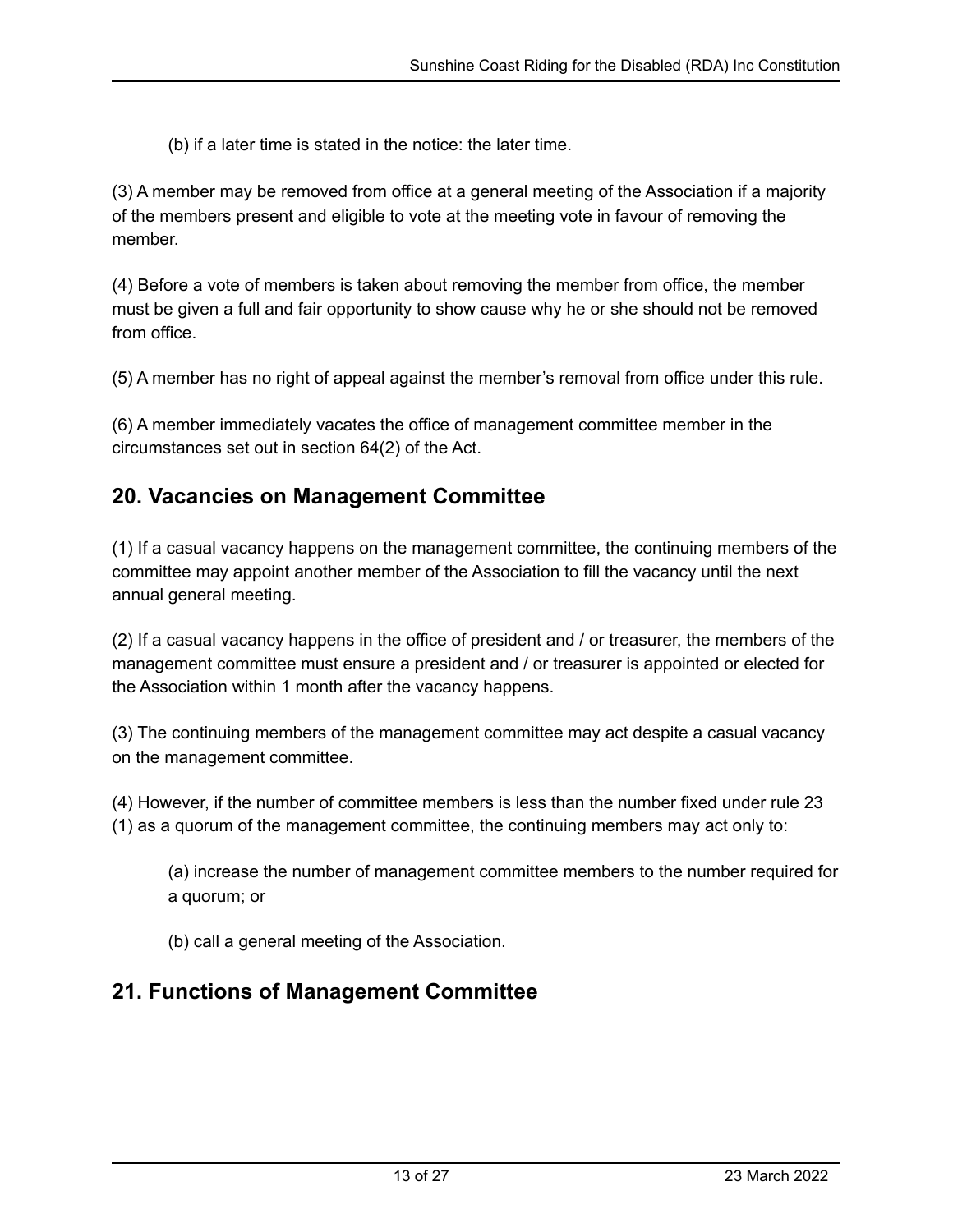(1) Subject to these rules or a resolution of the members of the Association carried at a general meeting, the management committee has the general control and management of the administration of the affairs, property and funds of the Association.

(2) The management committee has authority to interpret the meaning of these rules and any matter relating to the Association on which the rules are silent, but any interpretation must have regard to the Act, including any regulation made under the Act and the Act prevails if these rules are inconsistent with the Act.

(3) Subject to the Act and these rules, the management committee may exercise all the powers of the Association.

# **22. Meetings of Management Committee**

(1) Subject to this rule, the management committee may meet and conduct its proceedings as it considers appropriate.

(2) The management committee must decide how often to meet but must meet at least once every 2 months to exercise its functions.

(3) The management committee must decide how a meeting is to be called.

(4) Notice of a meeting is to be given in the way decided by the management committee.

(5) The management committee may hold meetings, or permit a committee member to take part in its meetings, by using any technology that reasonably allows the member to hear and take part in discussions as they happen.

(6) A committee member who participates in the meeting as mentioned in sub rule (5) is taken to be present at the meeting.

(7) A question arising at a committee meeting is to be decided by a majority vote of members of the committee present at the meeting and, if the votes are equal, the question is decided in the negative.

(8) A member of the management committee must absent themselves from the discussion and not vote on a question about a contract or proposed contract with the Association if the member has an interest in the contract or proposed contract and, if the member does vote, the members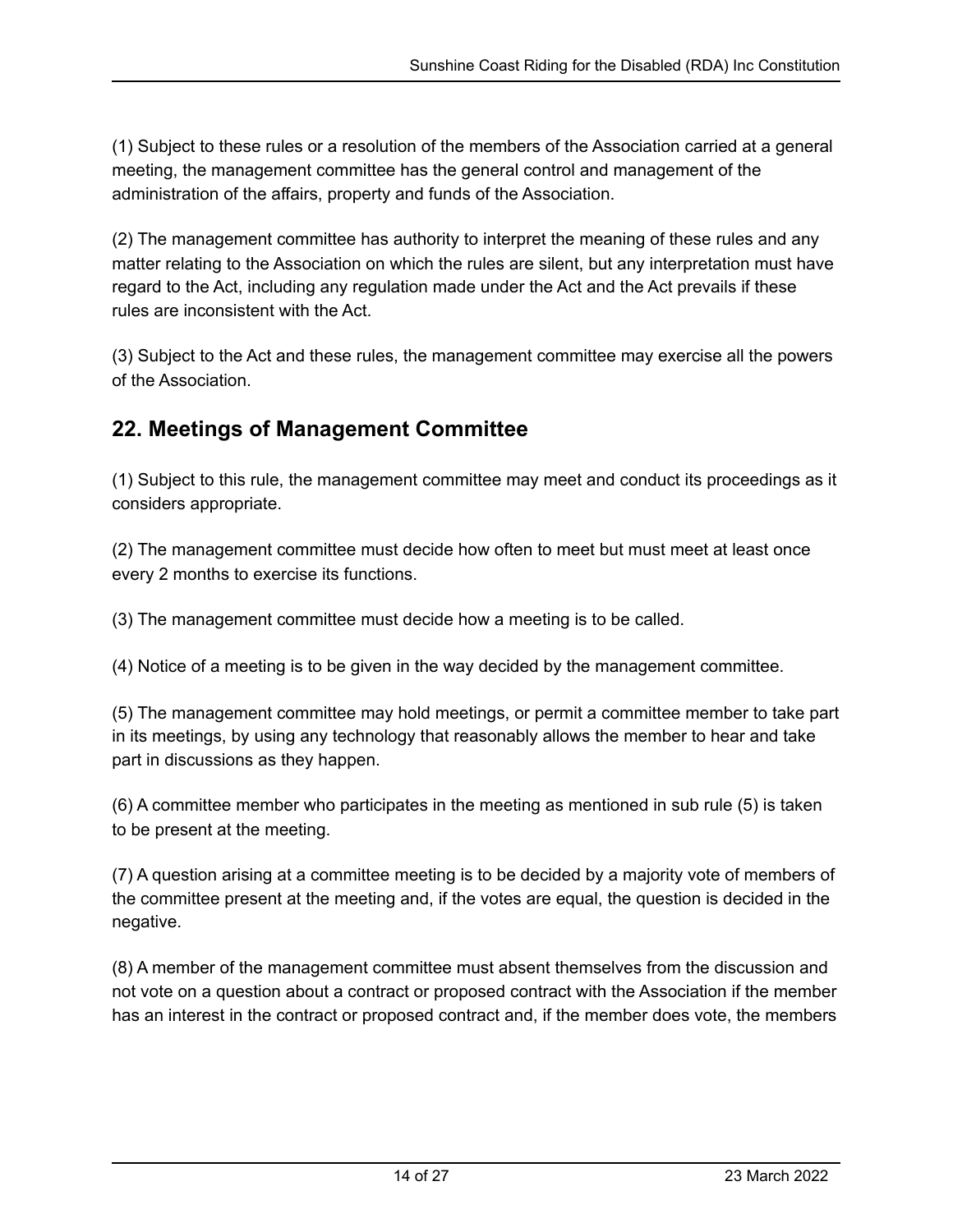vote must not be counted.

(9) A member of the management committee must absent themselves from the discussion and not vote on selection matter, disciplinary matter; or other financial matter if the member has an interest and, if the member does vote, the members vote must not be counted.

(10) The president is to preside as chairperson at a management committee meeting.

(11) The president may nominate another member of the committee to chair the meeting with the consent of the rest of the committee.

(12) If there is no president or if the president is not present within 10 minutes after the time fixed for a management committee meeting, the members may choose 1 of their number to preside as chairperson at the meeting.

# **23. Quorum for, and Adjournment of, Management Committee Meeting**

(1) The quorum for the meeting of the management committee shall be four.

(2) If there is no quorum within 30 minutes after the time fixed for a management committee meeting called on the request of members of the committee, the meeting lapses.

(3) If there is no quorum within 30 minutes after the time fixed for a management committee meeting called other than on the request of the members of the committee—

(a) the meeting is to be adjourned for at least 1 day; and

(b*)* the members of the management committee who are present are to decide the day, time and place of the adjourned meeting

(4) If, at an adjourned meeting mentioned in sub rule (3), there is no quorum within 30 minutes after the time fixed for the meeting, the meeting lapses.

### **24. Special Meeting of Management Committee**

(1) If the secretary receives a written request signed by at least 33% of the members of the management committee, the secretary must call a special meeting of the committee by giving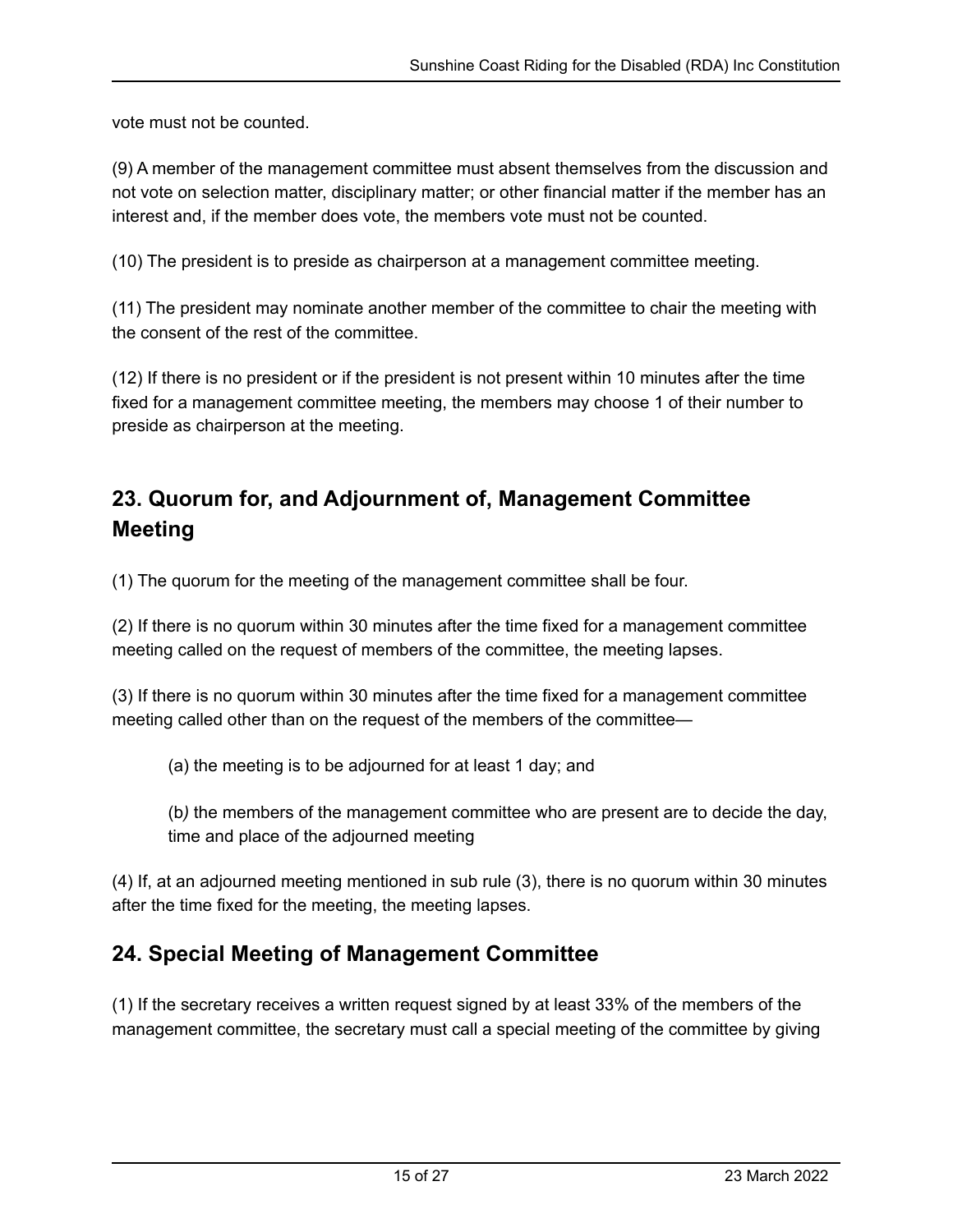each member of the committee notice of the meeting within 14 days after the secretary receives the request.

(2) If the secretary is unable or unwilling to call the special meeting, the president must call the meeting.

- (3) A request for a special meeting must state:
	- (a) why the special meeting is called; and
	- (b) the business to be conducted at the meeting.

(4) A notice of a special meeting must state:

- (a) the day, time and place of the meeting; and
- (b) the business to be conducted at the meeting.

(5) A special meeting of the management committee must be held within 14 days after notice of the meeting is given to the members of the management committee.

### **25. Minutes of Management Committee Meetings**

(1) The secretary must ensure full and accurate minutes of all discussions, resolutions and other proceedings of each management committee meeting are entered in a minute book.

(2) To ensure the accuracy of the minutes, the minutes of each management committee meeting must be signed by the chairperson of the meeting, or the chairperson of the next management committee meeting, verifying their accuracy.

### **26. Appointment of Subcommittees**

(1) The management committee may appoint a subcommittee consisting of members of the association considered appropriate by the committee to help with the conduct of the associations operations*.*

(2) Any subcommittee shall act only within the powers delegated to it by the management committee.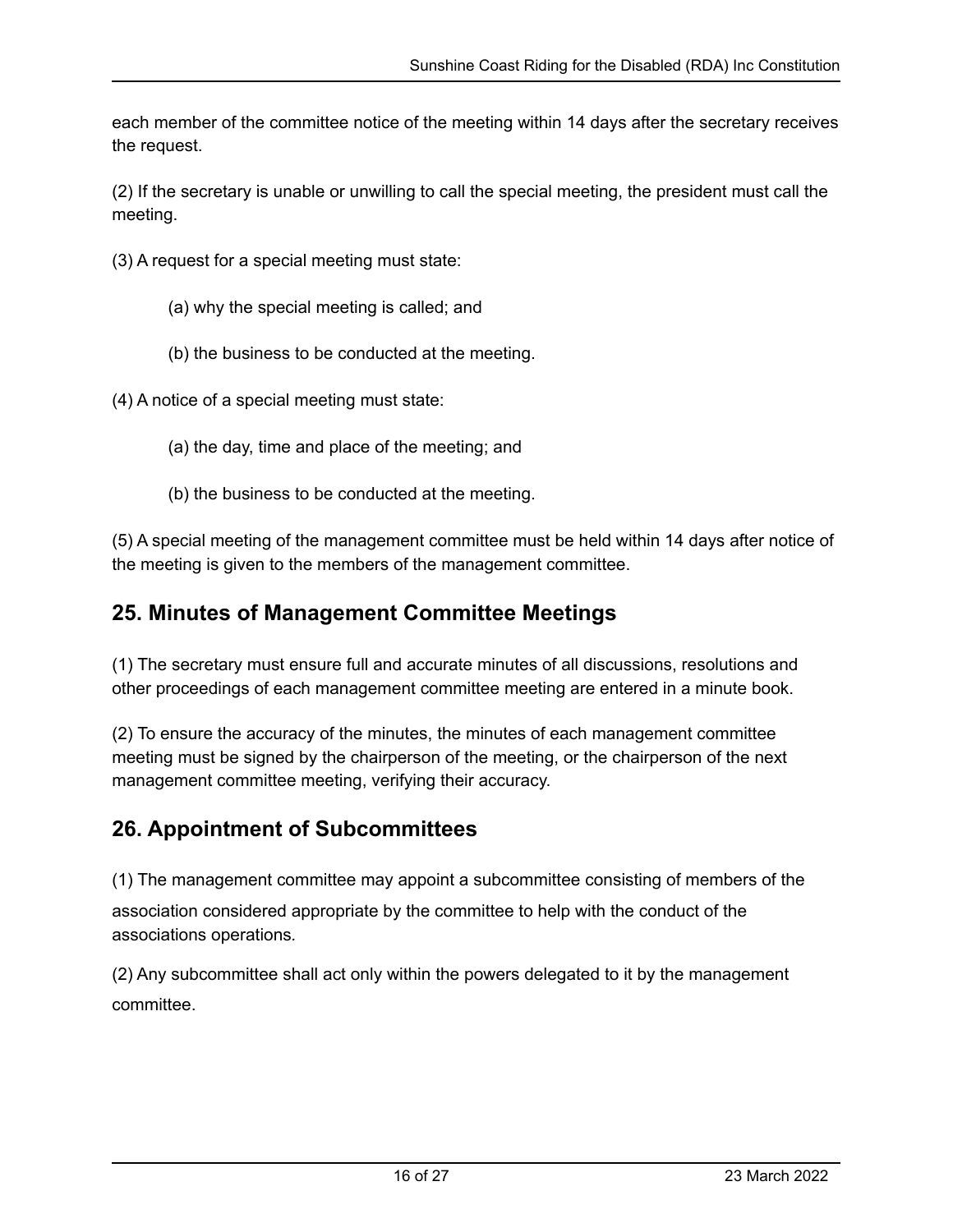(3) A member of the subcommittee who is not a member of the management committee is not entitled to vote at a management committee meeting.

(4) A subcommittee may elect a chairperson of its meetings.

(5) If a chairperson is not elected, or if the chairperson is not present within 10 minutes after the time fixed for a meeting, the members present may choose 1 of their number to be chairperson of the meeting.

(6) A subcommittee may meet and adjourn as it considers appropriate.

(7) A question arising at a subcommittee meeting is to be decided by a majority vote of the members present at the meeting and, if the votes are equal, the question is decided in the negative.

### **27. Acts not Affected by Defects or Disqualifications**

(1) An act performed by the management committee, a subcommittee or a person acting as a member of the management committee is taken to have been validly performed.

(2) Sub rule (1) applies even if the act was performed when:

(a) there was a defect in the appointment of a member of the management committee, subcommittee or person acting as a member of the management committee; or

(b) a management committee member, subcommittee member or person acting as a member of the management committee was disqualified from being a member.

### **28. Resolutions of management committee without meeting**

(1) A written resolution signed by each member of the management committee is as valid and effectual as if it had been passed at a committee meeting that was properly called and held.

(2) A resolution mentioned in sub-rule (1) may consist of several documents in like form, each signed by 1 or more members of the committee.

### **29. Annual General Meetings**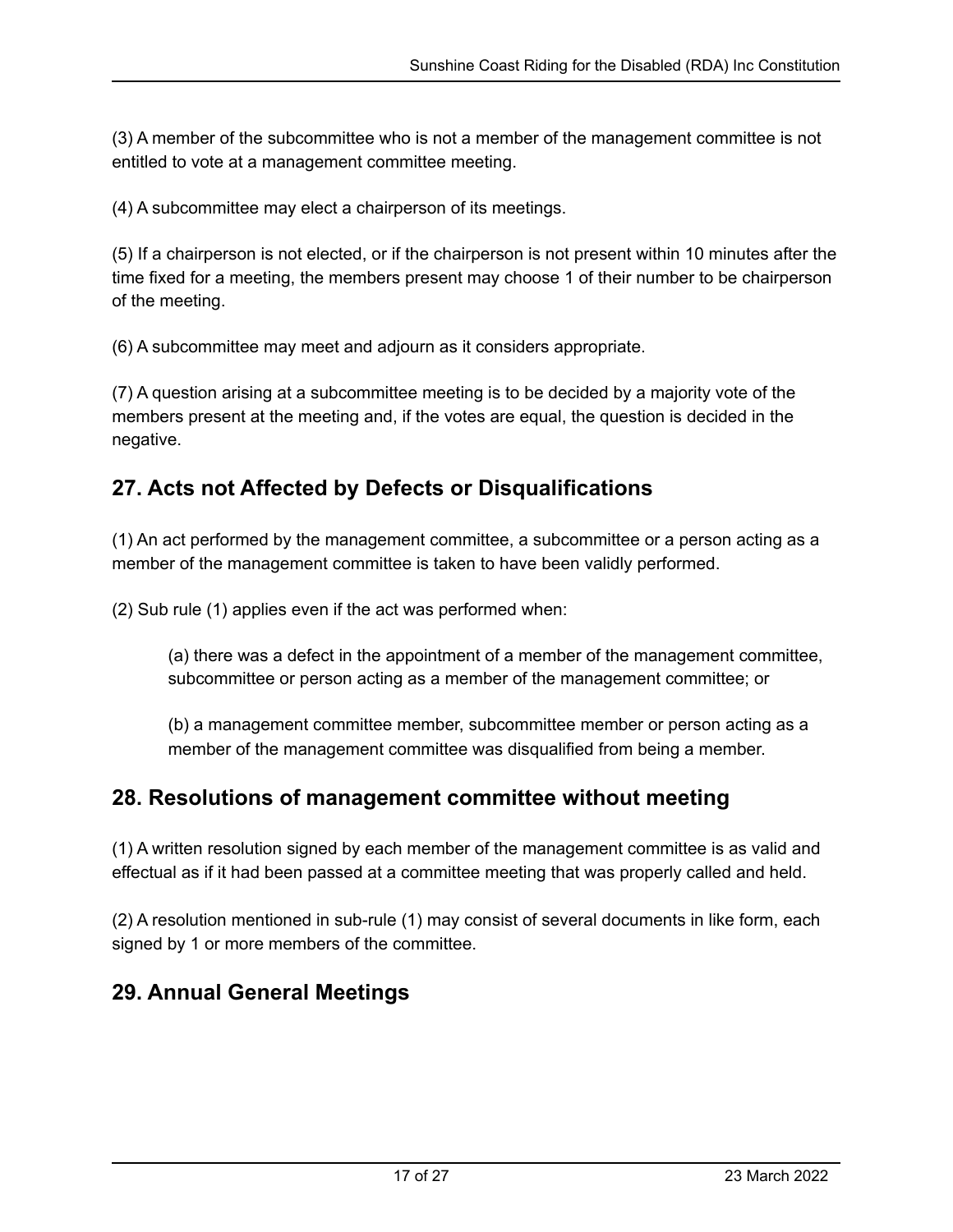(1) Each annual general meeting must be held:

- (a) at least once each year; and
- (b) within 6 months after the end date of the Association's reportable financial year.

### **30. Business to be Conducted at Annual General Meeting**

The following business must be conducted at each annual general meeting of the Association

(1) receiving the Association's financial statement, and audit report, for the last reportable financial year;

(2) presenting the financial statement and audit report to the meeting for adoption;

(3) electing members of the management committee;

(4) appointing an auditor or an accountant for the present financial year;

#### **31. Notice of General Meeting**

(1) The secretary may call a general meeting of the Association.

(2) The secretary must give at least one calendar months' notice of the meeting to each member of the Association.

(3) If the secretary is unable or unwilling to call the meeting, the president must call the meeting.

(4) The management committee may decide the way in which the notice must be given which may include electronic mail.

(5) Notice of the following meetings must be given in writing which shall include electronic mail:

(a) a meeting called to hear and decide the appeal of a person against the management committee's decision—

(i) to reject the person's application for membership of the Association; or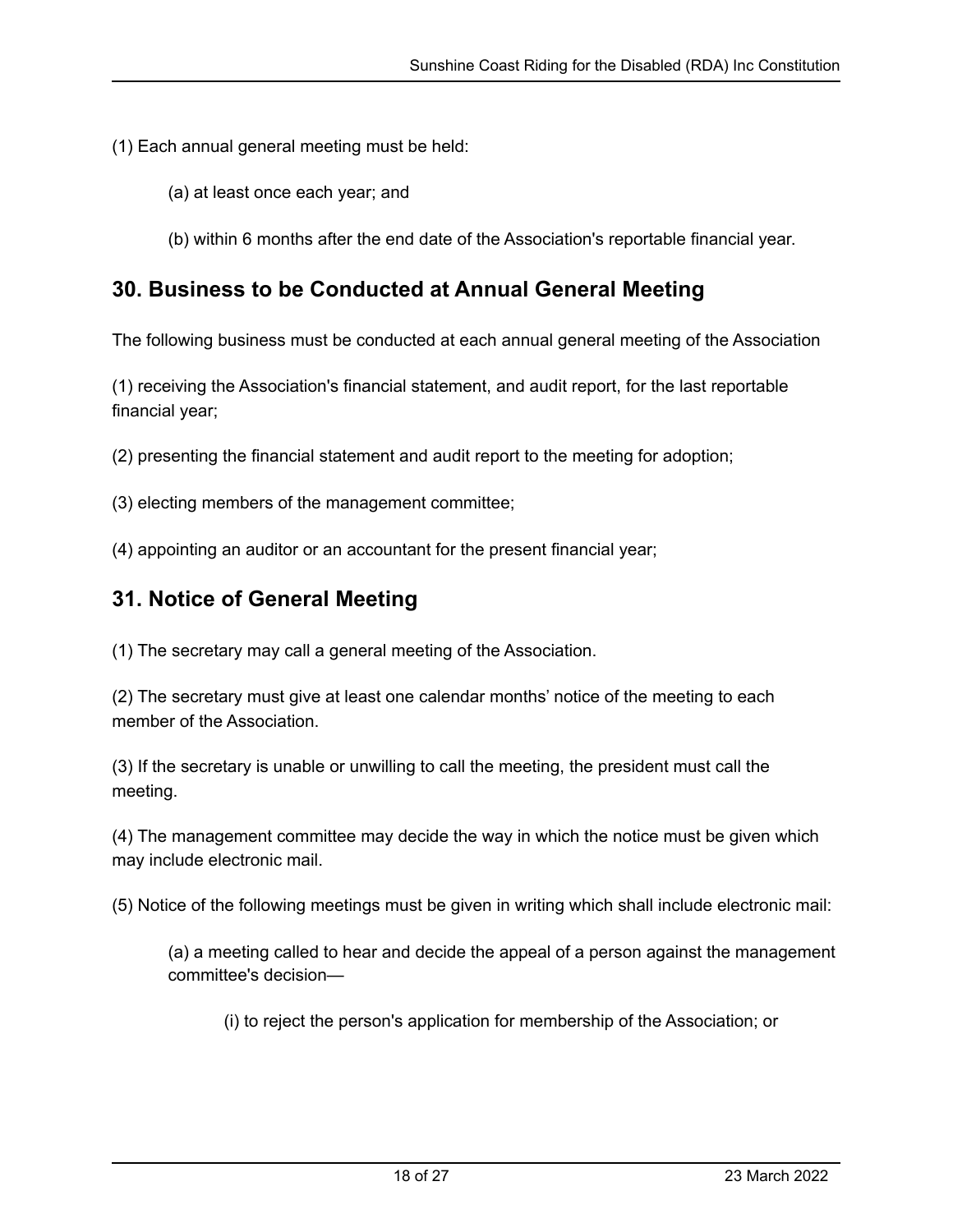(ii) to terminate the person's membership of the Association where required under these rules;

(b) a meeting called to hear and decide a proposed special resolution of the Association.

(6) A notice of a general meeting must state the business to be conducted at the meeting.

### **32. Quorum for, and Adjournment of, General Meeting**

(1) The quorum for a general meeting is the lesser of 15 members or 50% of all members.

(2) However, if all members of the Association are members of the management committee, the quorum is the total number of members less 1.

(3) No business may be conducted at a general meeting unless there is a quorum of members when the meeting proceeds to business.

(4) If there is no quorum within 30 minutes after the time fixed for a general meeting called on the request of members of the management committee, or the Association, the meeting lapses.

(5) If there is no quorum within 30 minutes after the time fixed for a general meeting called other than on the request of members of the management committee or the Association:

(a) the meeting is to be adjourned for at least 7 days; and

(b) the management committee is to decide the day, time and place of the adjourned meeting.

(6) The chairperson may, with the consent of any meeting at which there is a quorum, and must if directed by the meeting, adjourn the meeting from time to time and from place to place.

(7) If a meeting is adjourned under sub rule (6), only the business left unfinished at the meeting from which the adjournment took place may be conducted at the adjourned meeting.

(8) The secretary is not required to give the members notice of an adjournment or of the business to be conducted at an adjourned meeting unless a meeting is adjourned for at least 30 days.

(9) If a meeting is adjourned for at least 30 days, notice of the adjourned meeting must be given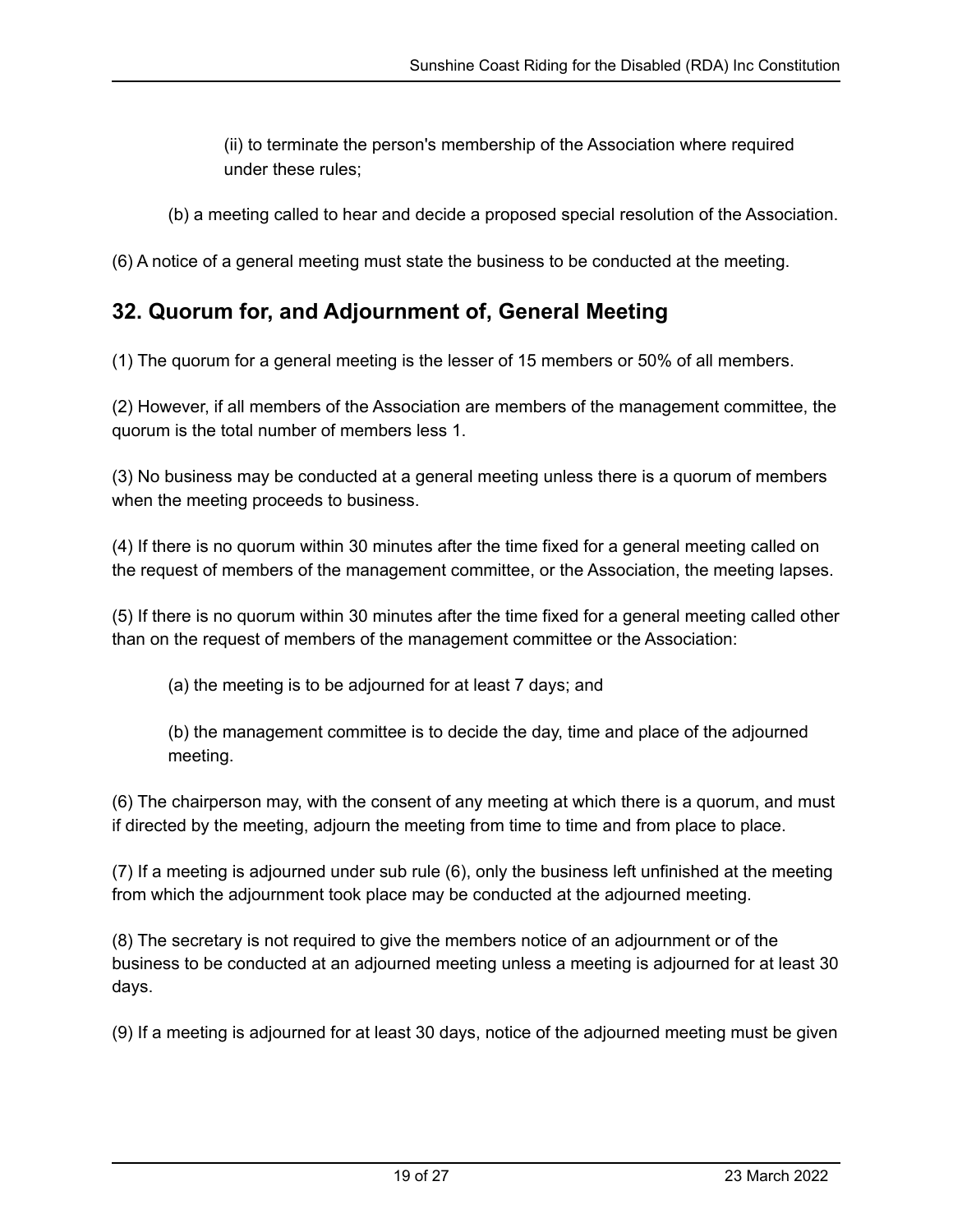in the same way notice is given for an original meeting.

#### **33. Procedure at General Meeting**

(1) A member may take part and vote in a general meeting by being present in person or by using any technology made available by the secretary that reasonably allows them to hear and take part in discussions as they happen or by proxy.

(2) A member who participates in a meeting as mentioned in sub rule (1) is taken to be present at the meeting.

(3) At each general meeting:

(a) the president is to preside as chairperson; and

(b) if there is no president or if the president is not present within 15 minutes after the time fixed for the meeting or is unwilling to act, then the members present must elect 1 of their number to be chairperson of the meeting; and

(c) the chairperson must conduct the meeting in a proper and orderly way.

#### **34. Voting at General Meeting**

(1) At a general meeting, each question, matter or resolution, other than a special resolution, must be decided by a majority of votes of the members present in person or by proxy.

(2) Each member present in person or by proxy and eligible to vote is entitled to 1 vote only and, if the votes are equal, the chairperson has a casting vote as well as a primary vote.

(3) A member is not entitled to vote at a general meeting or appoint a proxy if the member's annual subscription is in arrears at the date of the meeting.

(4) Prior to the commencement of the meeting, the chairperson will determine the validity of all proxies held for the meeting.

(5) The method of voting is to be decided by the management committee.

(6) However, if at least 20% of the members present demand a secret ballot, voting must be by secret ballot.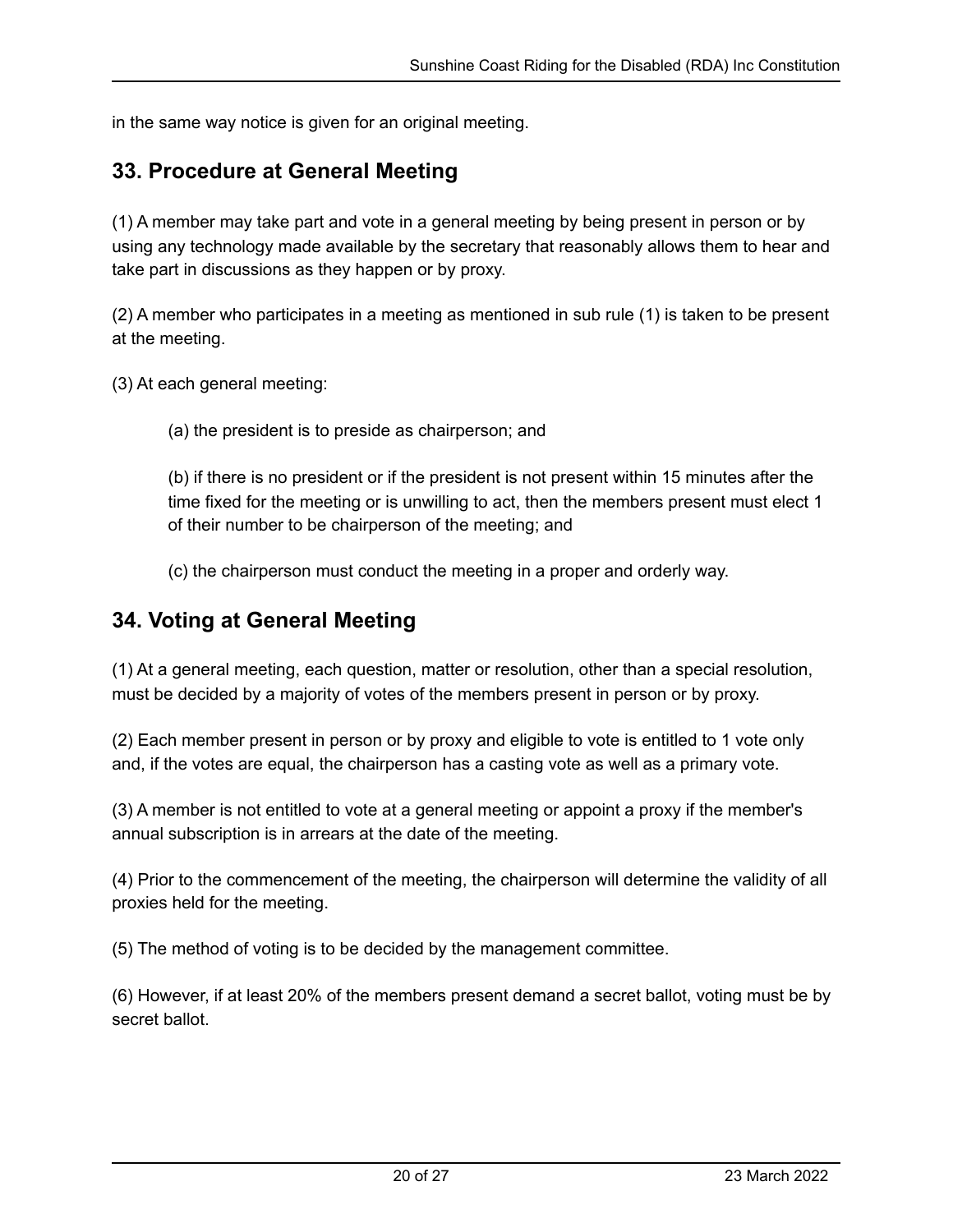(7) If a secret ballot is held, the chairperson must appoint 2 members to conduct the secret ballot in the way the chairperson decides.

(8) The result of a secret ballot as declared by the chairperson is taken to be a resolution of the meeting at which the ballot was held.

## **35. Special General Meeting**

(1) The secretary must call a special general meeting by giving each member of the association notice of the meeting within 14 days after:

- (a) being directed to call the meeting by the management committee; or
- (b) being given a written request signed by:

(i) at least 33% of the number of members of the management committee when the request is signed; or

(ii) at least the number of ordinary members of the association equal to double the number of members of the association on the management committee when the request is signed plus 1; or

(c) being given a written notice of an intention to appeal against the decision of the management committee:

(i) to reject an application for membership; or

(ii) to terminate a person's membership.

 $(2)$  A request mentioned in sub rule  $(1)(b)$  must state:

- (a) why the special general meeting is being called; and
- (b) the business to be conducted at the meeting.
- (3) A special general meeting must be held within 3 months after the secretary:
	- (a) is directed to call the meeting by the management committee; or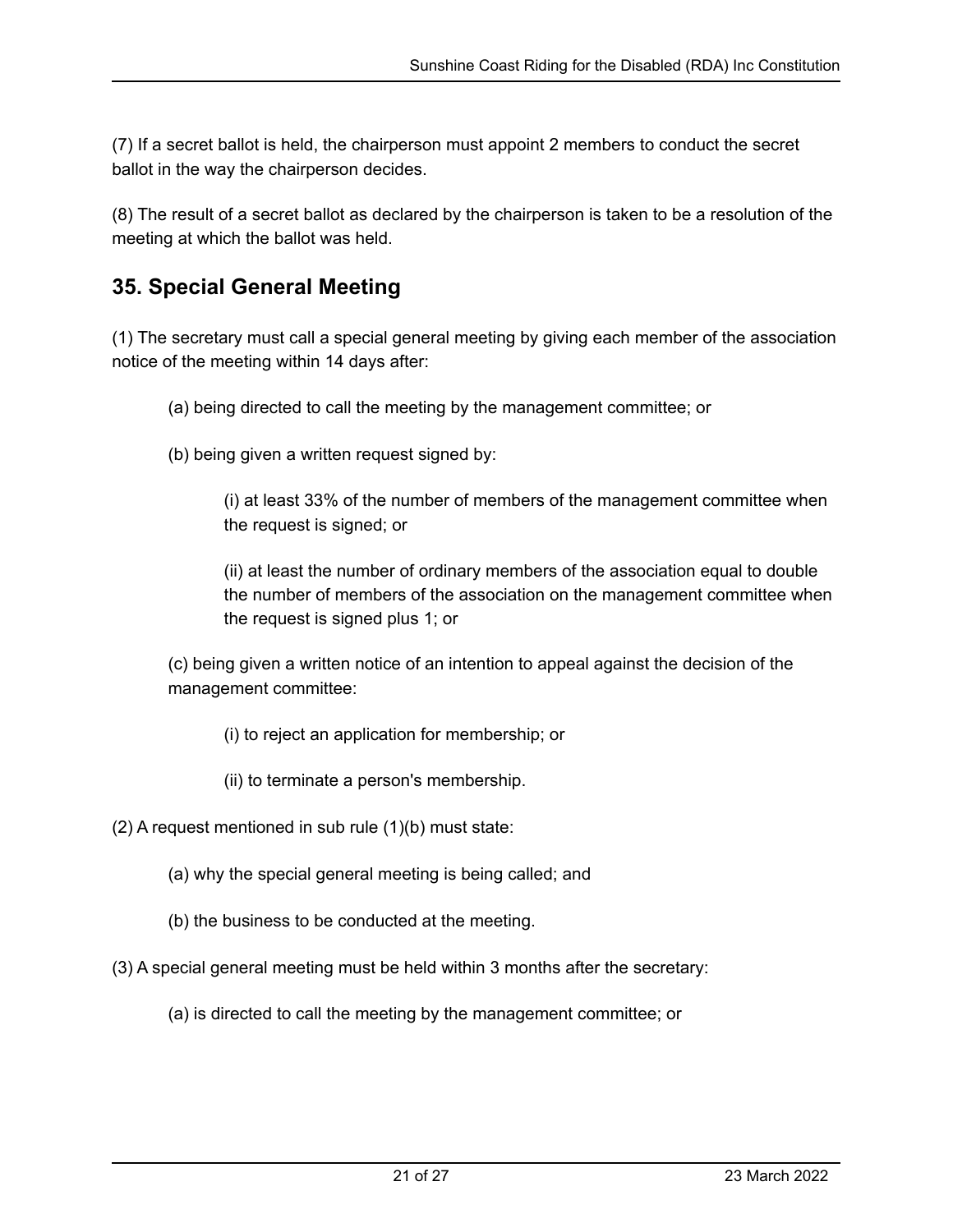(b) is given the written request mentioned in sub rule (1)(b); or

(c) is given the written notice of an intention to appeal mentioned in sub rule (1)(c).

(4) If the secretary is unable or unwilling to call the special meeting, the president must call the meeting.

### **36. Proxies**

(1) An instrument appointing a proxy must be in writing and be in the following or similar form—

| Sunshine Coast Riding for the Disabled (RDA). Inc.                                             |        |     |       |
|------------------------------------------------------------------------------------------------|--------|-----|-------|
| Ι,                                                                                             |        | of, | being |
| a member of the association, appoint                                                           |        |     |       |
|                                                                                                |        | οf  |       |
| as my proxy to vote for me on my behalf at the (annual) general meeting of the association, to |        |     |       |
| be held on the                                                                                 | day of | 20  |       |
| and at any adjournment of the meeting.                                                         |        |     |       |
| Signed this                                                                                    | day of | 20. |       |

**Signature** 

(2) The instrument appointing a proxy must be signed by the appointor or the appointor's attorney properly authorised in writing;

(3) A proxy may be a member of the association or another person.

(4) The instrument appointing a proxy is taken to confer authority to demand or join in demanding a secret ballot.

(5) Each instrument appointing a proxy must be given to the Secretary 48 hours before the start of the meeting or adjourned meeting at which the person named in the instrument proposes to vote.

(6) Unless otherwise instructed by the appointor, the proxy may vote as the proxy considers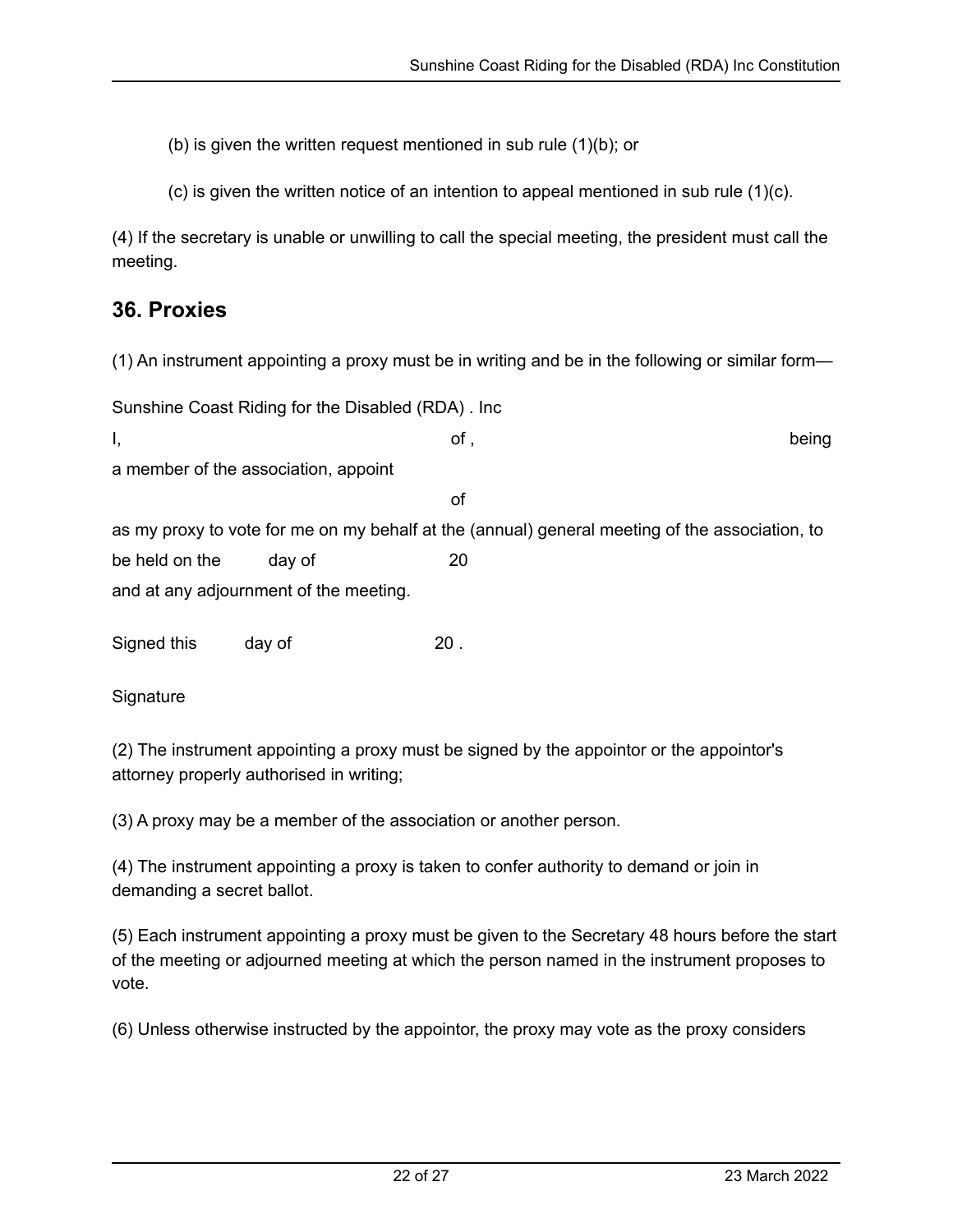appropriate.

(7) If a member wants a proxy to vote for or against a resolution, the instrument appointing the proxy must be in the following or similar form—

#### *Sunshine Coast Riding for the Disabled (RDA) Inc*

I, and the set of the set of the set of the set of the set of the set of the set of the set of the set of the set of the set of the set of the set of the set of the set of the set of the set of the set of the set of the se a member of the association, appoint of

as my proxy to vote for me on my behalf at the (annual) general meeting of the association, to be held on the day of 20 and at any adjournment of the meeting.

Signed this day of 20.

**Signature** 

This form is to be used \*in favour of/\*against [*strike out whichever is not wanted*] the following resolutions—

[*List relevant resolutions*]

### **37. Minutes of General Meetings**

(1) The secretary must ensure full and accurate minutes of all questions, discussions, resolutions and other proceedings of each general meeting are entered in a minute book.

(2) To ensure the accuracy of the minutes:

(a) the minutes of each general meeting must be signed by the chairperson of the meeting, or the chairperson of the next general meeting, verifying their accuracy; and

(b) the minutes of each annual general meeting must be signed by the chairperson of the meeting, or the chairperson of the next meeting of the association that is a general meeting or annual general meeting, verifying their accuracy.

(3) If asked by a member of the Association, the secretary must, within 28 days after the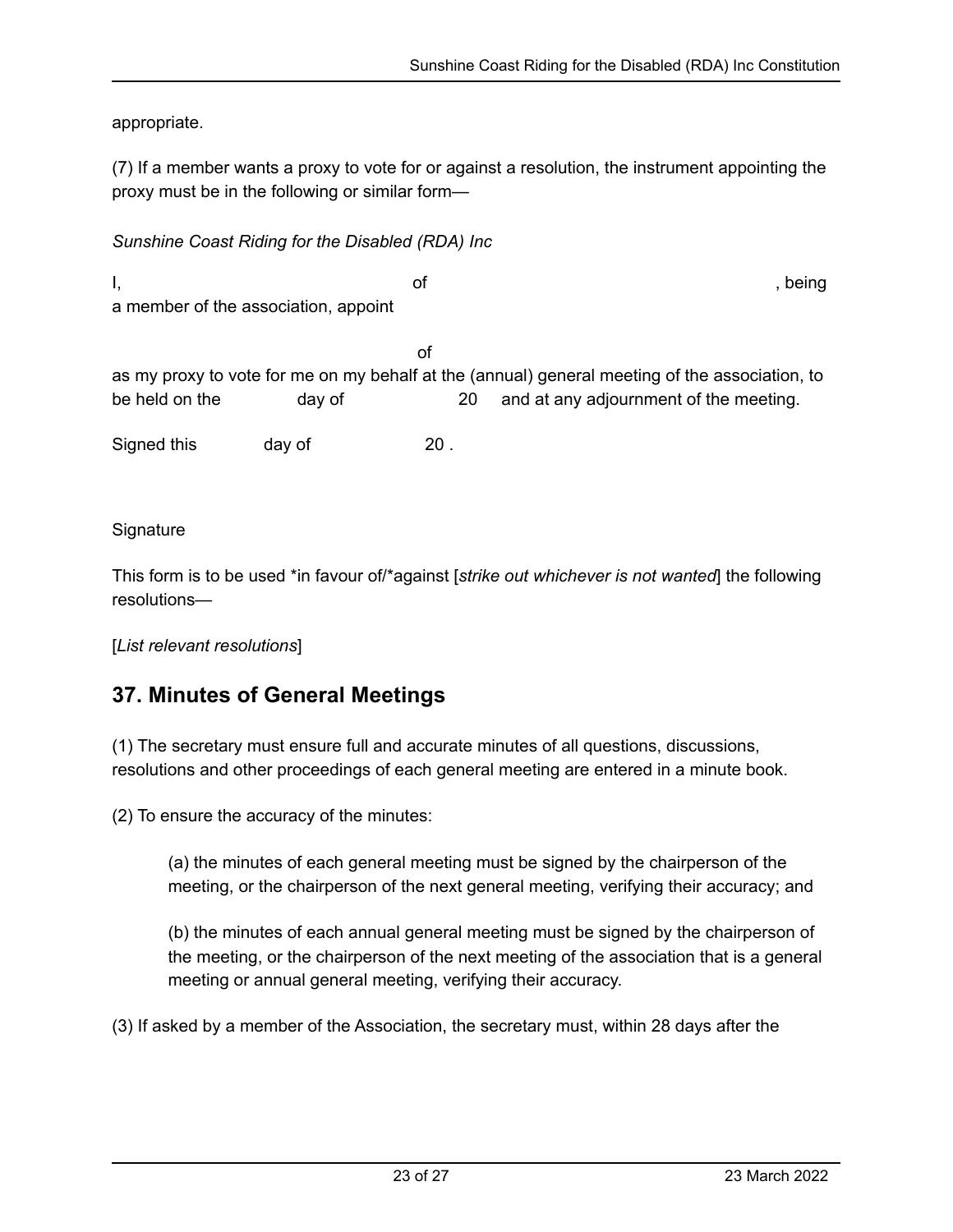request is made:

(a) make the minute book for a particular general meeting available for inspection by the member at a mutually agreed time and place; and

(b) give the member copies of the minutes of the meeting.

(4) The Association may require the member to pay the reasonable costs of providing copies of the minutes.

### **38. By-Laws**

(1) The management committee may make, amend or repeal by-laws, not inconsistent with these rules, for the internal management of the Association.

(2) A by-law may be set aside by a vote of members at a general meeting of the Association.

### **39. Alteration of Rules**

(1) Subject to the Act, these rules may be amended, repealed or added to by a special resolution carried at a general meeting.

(2) Where the Act requires a change to these rules to be approved or recorded by a relevant body or person, the amendment will not operate until the Association is advised by that body or person that the change has been approved or recorded as required.

#### **40. Common Seal**

(1) The management committee must ensure the Association has a common seal.

(2) The common seal must be:

- (a) kept securely by the management committee; and
- (b) used only under the authority of the management committee.

(3) Each instrument to which the seal is attached must be signed by a member of the management committee and countersigned by: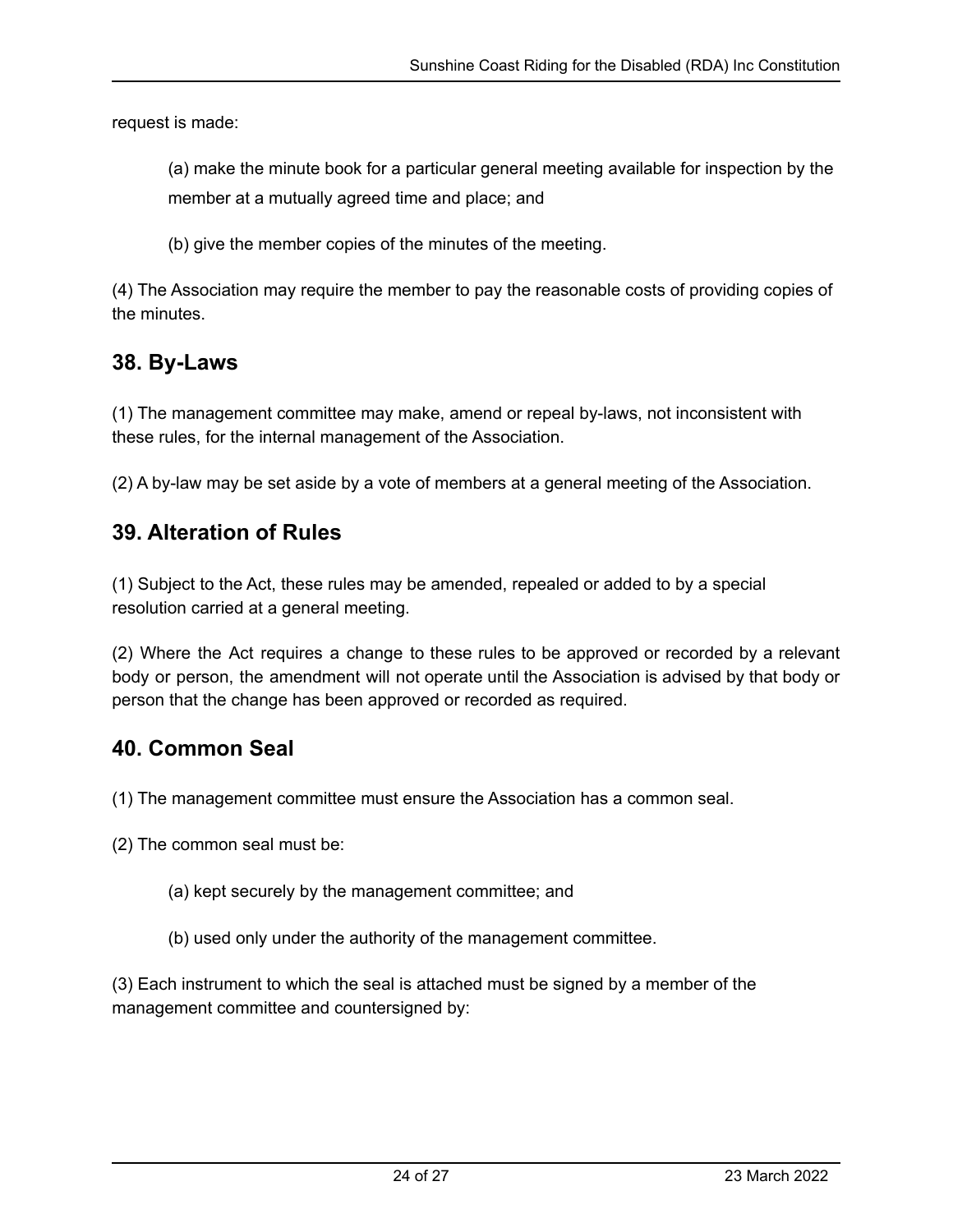(a) the secretary; or

(b) another member of the management committee; or

(c) someone authorised by the management committee.

### **41. Funds and Accounts**

(1) The funds of the Association must be kept in an account in the name of the Association in a financial institution decided by the management committee.

(2) Records and accounts must be kept in the English language showing full and accurate particulars of the financial affairs of the Association.

(3) All amounts must be deposited in the financial institution account as soon as practicable after receipt.

(4) A payment by the association of \$100 or more must be made by cheque or electronic funds transfer.

(5) If a payment of \$100 or more is made by cheque, the cheque must be signed by any 2 of the following:

(a) the president;

(b) the secretary;

(c) the treasurer;

(d) any 1 of 3 other members of the Association who have been authorised by the management committee to sign cheques issued by the Association.

(6) However, 1 of the persons who signs the cheque must be the president, the secretary or the treasurer.

(7) Cheques, other than cheques for wages, allowances or petty cash recoupment, must be crossed not negotiable.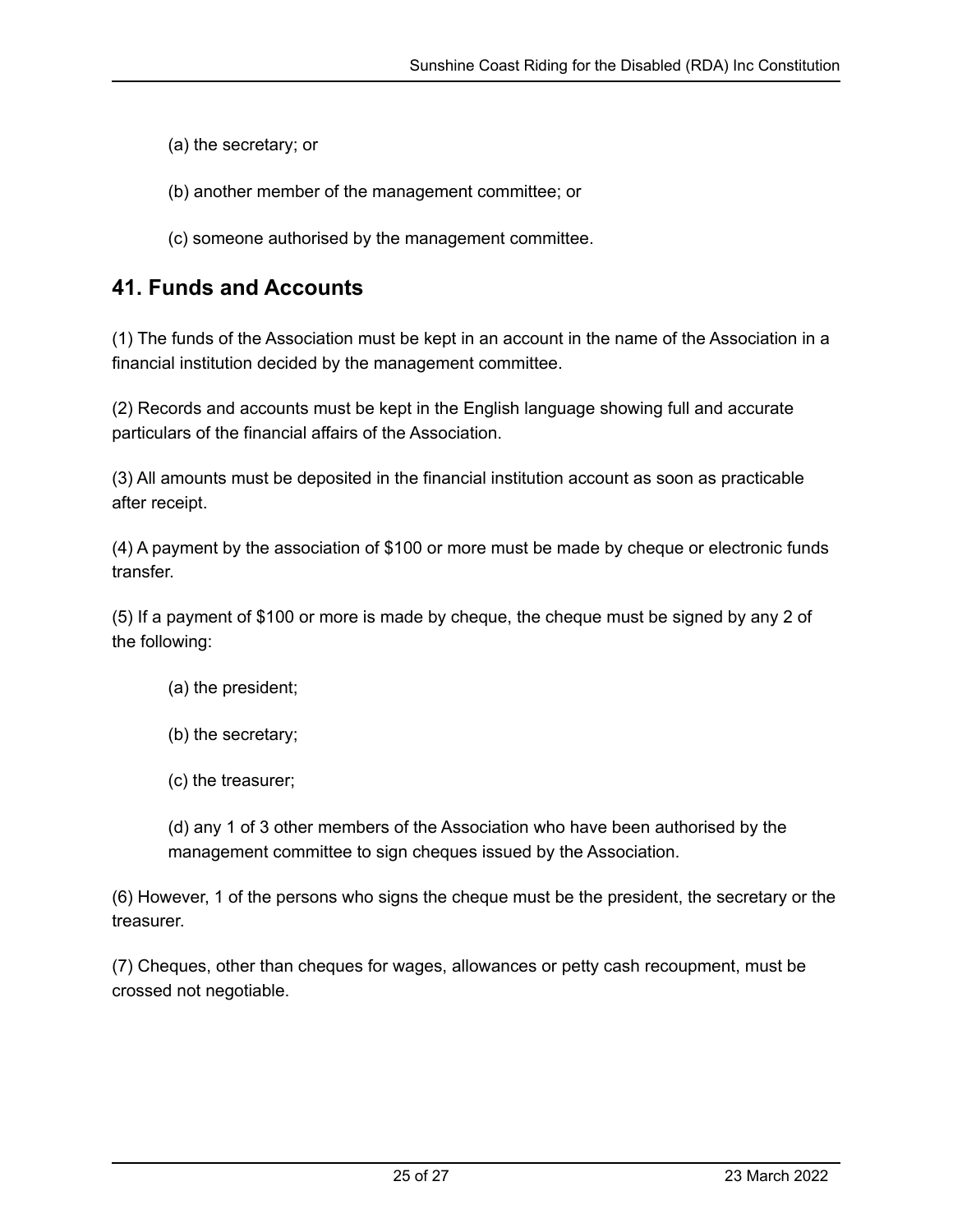(8) A petty cash account must be kept on the imprest system, and the management committee must decide the amount of petty cash to be kept in the account.

(9) All expenditure must be approved or ratified at a management committee meeting.

### **42. General Financial Matters**

(1) On behalf of the management committee, the treasurer must, as soon as practicable after the end date of each financial year, ensure a financial statement for its last reportable financial year is prepared.

(2) The income and property of the Association must be used solely in promoting the Association's objects and exercising the Association's powers.

(3) All income and property of the Association must be used and applied solely in promotion of its objects. No portion of the income or property shall be distributed, paid or transferred directly or indirectly by way of dividend, bonus or otherwise by way of profit to or amongst the members of the Association. Nothing in this rule shall prevent the payment in good faith of interest to any member in respect of monies advanced by him or her to the Association or any payment to any employee or other person in return for any services actually rendered to the Association or the payment or repayment to any member of out of pocket expenses, money lent, reasonable & proper charges for goods hired by the Association or reasonable and proper rent for premises leased or licensed to the Association.

### **43. Documents**

(1) The management committee must ensure the safe custody of books, documents, instruments of title

and securities of the Association.

(2) Documents and records of the Association must be retained for the duration required by the Act.

### **44. Financial year**

The end date of the Association's financial year is 31 December in each year.

### **45. Distribution of Surplus Assets to Another Entity**